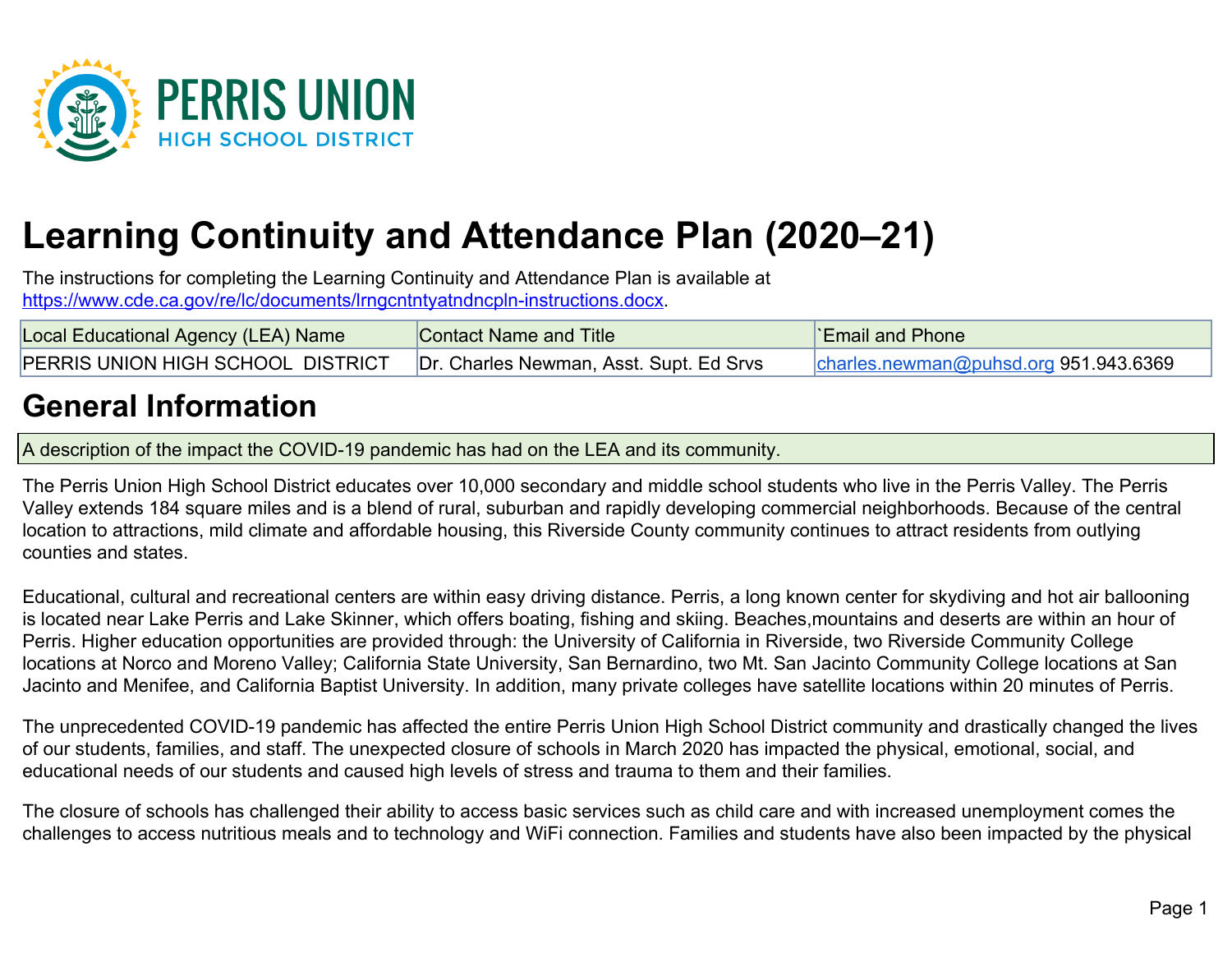separation from targeted supports and services that are typically provided in-person, including many services for English Learners, Foster Youth, Homeless Youth, and Students with Disabilities.

The COVID-19 pandemic has also resulted in increased isolation and disconnection due to the physical and social separation from the classroom and school community. Curriculum pacing, traditional methods of instruction, and assessments of student learning have also been disrupted.

The District initiated an immediate transition to distance learning on March 13, 2020 by first ensuring all students had Chromebooks to utilize while at home to maintain continuity of learning during the stay at home order. Additionally, the District worked with the local bargaining unit to develop a consistent protocol for posting work weekly and communicating to students and families regarding daily assignments from teachers.

The District was especially concerned about equity, and worked to ensure that our socioeconomically disadvantaged students, homeless/foster youth, English Learner, and students receiving special education services who did not have devices were served first.

During the initial phase of our transition to distance learning the District provided enrichment activities for all students that were shared virtually from the district office. This allowed for the teachers to have several weeks to plan and prepare to make the transition to distance learning. Many teachers used this time to experiment with practices and allow students to complete make up work for any assignments that were missed. Following spring break, the district rolled out districtwide distance learning for all students. This included an agreement that the assignments completed in distance learning would "Do No Harm" to students' current grades but allow for only improvement.

As we concluded the semester, we have engaged families, students and teachers with surveys in order to collect feedback on distance learning. Our Community Engagement Specialist continued to provide regular updates to our families in Spanish and English via Blackboard and on the district website throughout this process. Over the summer we continued to update our families regarding updates the District received regarding how educational services will be provided in the fall.

On July 8, 2020, the school board for the Perris Union High School District decided to open schools in the fall in a full distance learning model. During this time, the school board expressed interest in not only the distance learning model for the fall, but also communicated that the district should plan for a transition into a hybrid model once students are allowed to return to a face to face setting.

As we transitioned to the fall, the district developed a set of common expectations for all teachers and staff to ensure learning continuity by providing training and support regarding the practices necessary to effectively transition between distance learning and face to face instruction. Included in these expectations were the tools and practices that were selected to be utilized in all classrooms to support students during distance learning. These practices and tools serve as a foundation to support remote learning and ensure instructional continuity, which allows for the transition between distance learning and face-to-face instruction when the time comes. These practices along with the District's efforts in addressing wifi access for all students will be addressed in our learning continuity plan.

Additionally, the District has identified the social and emotional health of students as of paramount importance during this time. This has resulted in the development of a comprehensive approach to support students' mental health needs. This has included the development of specific lessons and the identifications of numerous services to support our students.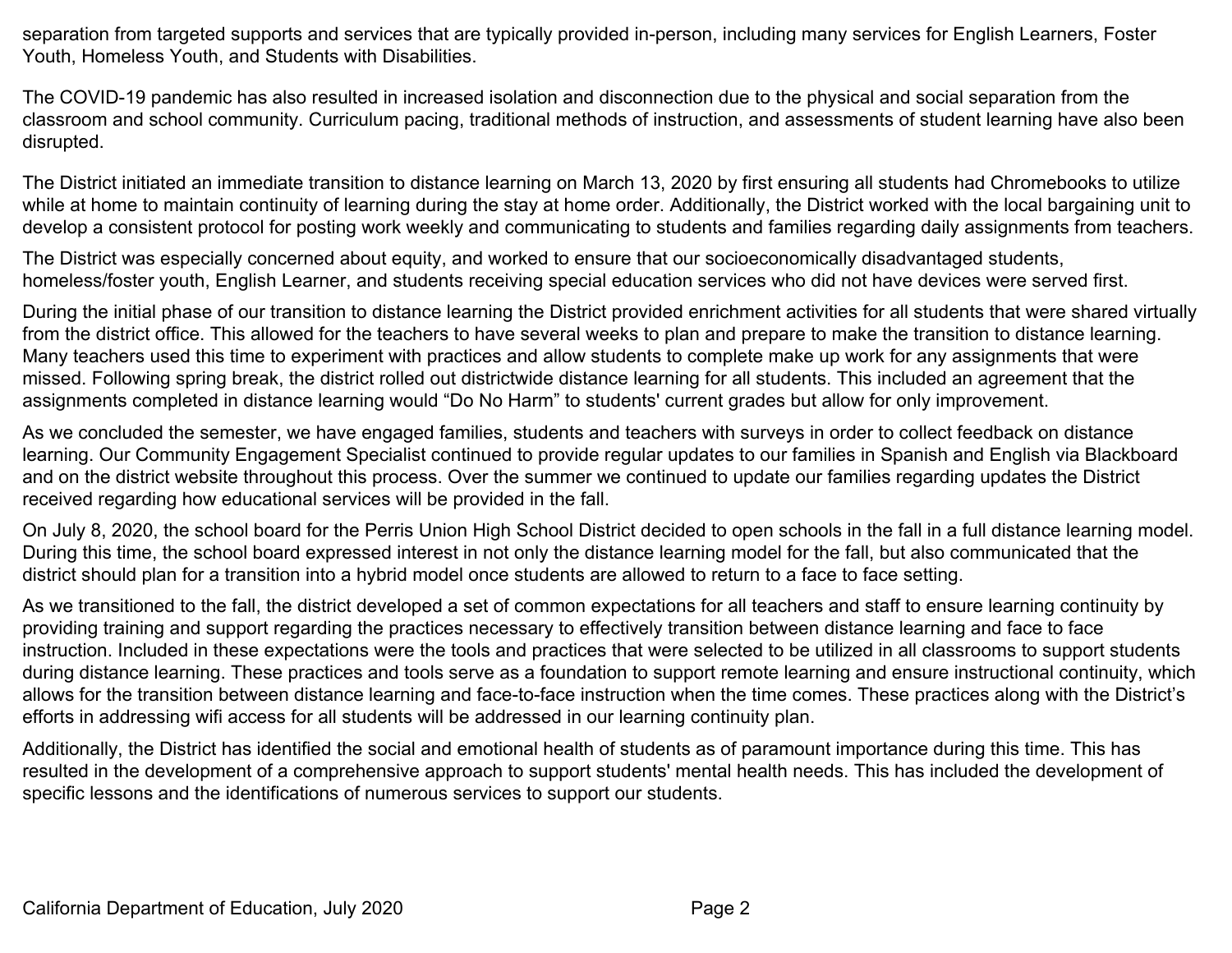# **Stakeholder Engagement**

A description of the efforts made to solicit stakeholder feedback.

The Perris Union High School District (PUHSD) has provided multiple opportunities for stakeholder engagement in preparation of the 2020-21 Learning Continuity and Attendance Plan.The District has extended an open invitation to all site staff (Certificated/Classified) including the local bargaining unit groups (PSEA/CSEA), as well as the parent advisory groups to participate in the development of the Learning Continuity and Attendance Plan. Social media platforms were used to post survey links and digital informational flyers in both English and Spanish. Stakeholders without access to the internet were notified via phone and were able to contact our District Community Liaison to help assist them with pertinent information in both English and Spanish.

**March:** Our District made quick adjustments to promote pertinent information on all social media outlets in both English and Spanish to provide our students and families with clear communication and transparency.

**April:** Weekly video conferences were set up between Educational Services, Business Services, Human Resources and our Technology Department to create a draft guiding document.

**May:** To meaningfully engage our stakeholders, our District worked together with Riverside County Office of Education Reopening of Schools Task Force. The task force was set up to prepare a comprehensive document that school districts and charter schools were able to use as a basis for creating their own plans for reopening schools. Parents, students and community stakeholders took part in the Communications and Public Information Sub-Committee, which helped prepare the section that pertains to communicating consistent key messages and strategies to ensure communication was understood and met for the intended audiences and outcomes.

As the 2019-20 school year came to a close, the District administered a Distance Learning Feedback Survey to families, teachers, staff and community members to gain their feedback on distance learning. While state and federal mandates were ultimately the ones to guide our plans, we wanted to hear from our families to be prepared as best as possible to meet our community's needs. Once we collected the stakeholder input data regarding learning options and preferences for the 2020-21 school year, we analyzed the feedback and moved forward to support our schools to close out the 2019-20 academic school year.

**June:** The District sent out a 2020-21 Instructional Models Parent Letter in English and Spanish to inform our parents and stakeholders that PUHSD will continue to monitor and communicate any updates throughout the summer at designated intervals to keep them informed of any changes.

**July:** A Parent Survey and Learning Models & Pre Registration for Online Learning Model were sent out to all PUHSD families. No action was needed.

**August:** A virtual Parent Advisory Committee and District English Learner Advisory Committee conducted in both English and Spanish.The stakeholder meeting summarized the essential components of the Learning Continuity and Attendance Plan in terms of a framework that began with the purpose of the plan in addressing how student learning will take place under COVID-19.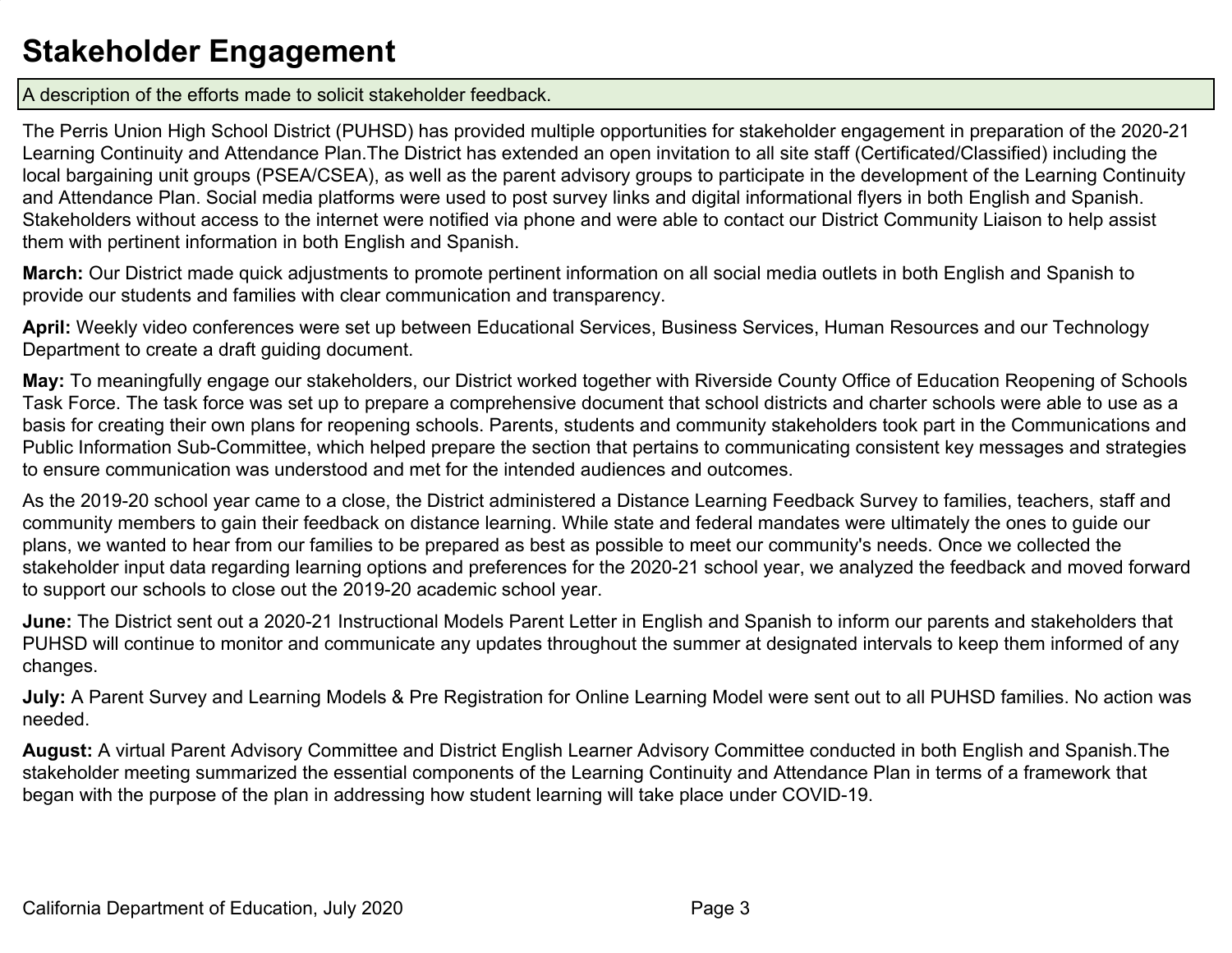Following our Virtual Parent Advisory Committee meeting, we sent a survey to the committee members to provide feedback on what is needed in partnership to support students, staff, and families to meet the academic, mental health, and social-emotional well-being needs of students during the 2020-2021 school year.

The District's efforts to engage stakeholders has been an important component of school planning and improvement. We value the input of our community and our goal is to review and analyze the information received to identify our community's preferences for school programs, services, and student outcomes.

A description of the options provided for remote participation in public meetings and public hearings.

Since March 2020, the Perris Union High School District Board of Education, the district Re-Opening Task Force, Parent Advisory Committees that included the District English Language Advisory Committee and members from the District African American Committee have participated remotely using a combination of Zoom, Google Hangouts, and YouTube Live Stream. These meetings were promoted through PeachJar, Blackboard, all district Social Media, and the district website and translated in Spanish allowing for community members, staff, students and parents to actively participate in submitting any comments or concerns.

All board board meetings were made available as teleconference virtual board meetings and a language preference tool was made available on our district's webpage. In addition, a Public Comment Submission Form link was made available for all to submit comments or concerns.

The Public Hearing for the Learning Continuity and Attendance Plan is scheduled for September 16, 2020 and Board Adoption is scheduled for September 26, 2020.

A summary of the feedback provided by specific stakeholder groups.

The surveys that were sent to teachers, students, and parents provided us with great insight to guide us in developing strategies to help shape our 2020-2021 school year. The findings of our surveys revealed that a portion of our parents preferred to return to a traditional learning model for the 2020-21 school year under the safest conditions possible.

## **Key findings from the PUHSD Distance Learning Survey included: 1,418 respondents**

## **How is your student doing with Distance Learning:**

- My student prefers distance learning: 277 (19.5%)
- My student is doing distance learning but wants to go to class: 862 (60.8%)
- My student does not want to participate in distance learning: 279 (19.7%)

## **My Student has the following:**

- Chromebook from school: Yes 1,374 / No 44
- Home Computer/Chromebook: Yes 958 / No 460
- Home Internet Access: Yes 1,370 / No 48

## **Several models are being considered, please indicate your preference:**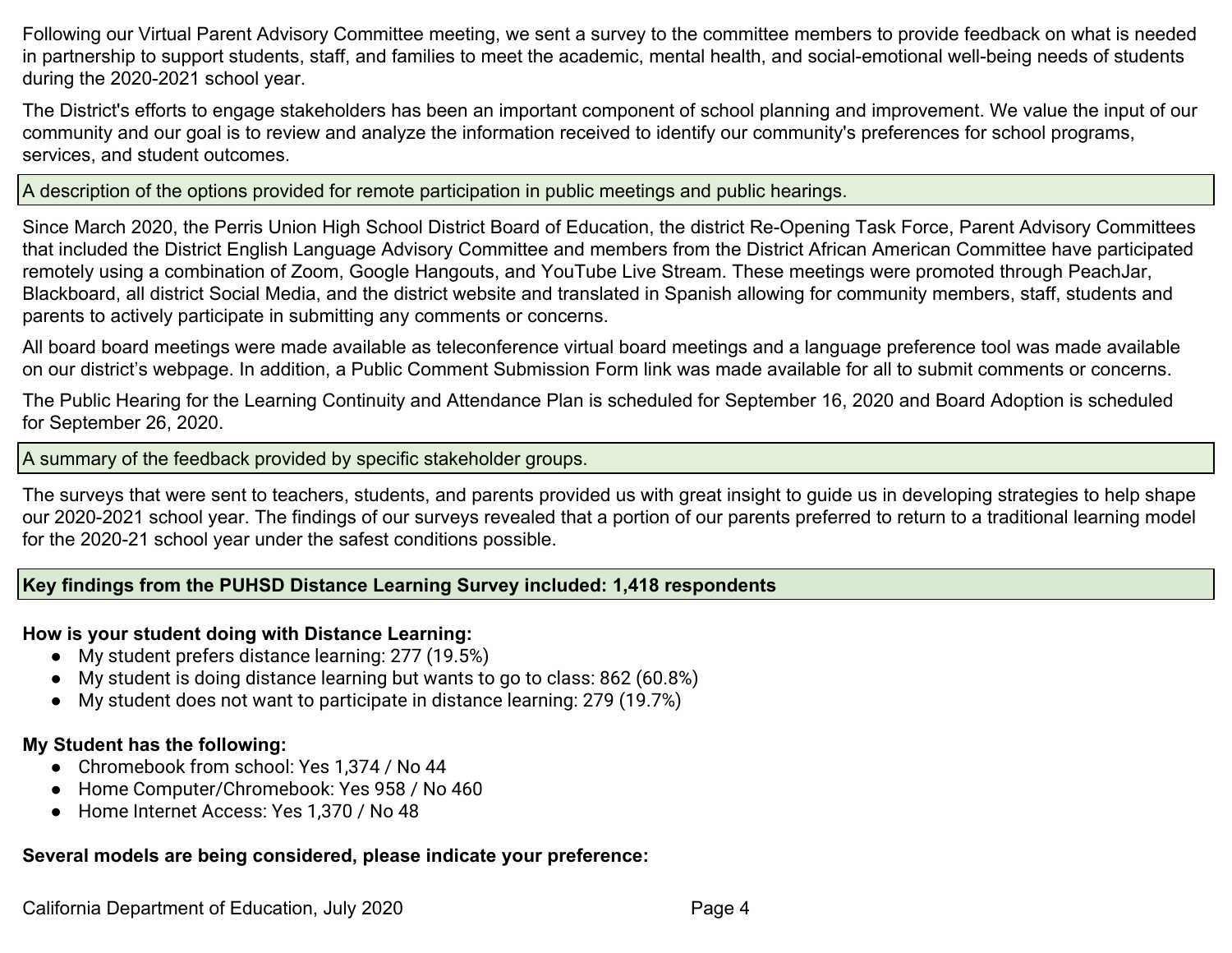- Traditional full-time in school instruction: 729 (51.4%)
- Hybrid model: Combination of online learning & in-school instruction: 485 (34.2%)
- Full time virtual/online learning: 204 (14.4%)

#### **What is the primary reason for your choice:**

- Parent/Guardian Preference: 352 (24.8%)
- Student Interest: 636 (44.9%)
- Health Reasons: 295 (20.8%)
- $\bullet$  Childcare: 7 (0.5%)
- Other: 128 (9%)

#### **"Other" included the following responses: 177 responded with a comment. (Top five most common reasons.)**

- 1. My child has an IEP with services that I cannot provide at home.
- 2. It boils down to the parents work schedule. I can't have minors home alone while I'm at work. I need to provide for my family and this just wouldn't work for me. Plus the kids miss school.
- 3. Very difficult to work with special needs at home. Lots of issues and cannot leave home to work because she cannot be left alone.
- 4. I will not send my student back to school if they're required to wear a mask and may not participate in school functions or have a normal lunch outside.
- 5. The best learning/instruction for my child is in person by a teacher. It is very difficult to keep my child focused to complete assignments without supervision.

#### **Do you have any questions or comments regarding potential 2020/21 models of teaching and learning you would like us to consider. 473 responded with a comment. (Top five most common reasons.)**

- 1. Students need the interaction in person for their mental health. They already have lost so many social skills with the use of technology today so to implement distant learning will only increase their loss.
- 2. Those that want to stay home school let them otherwise traditional school needs to happen.
- 3. For health reasons I think we need to reduce the amount of physical contact students and staff have with each other. However, the online instruction and curriculum needs to be consistent across the board so that all students can continue learning and expanding their knowledge despite the circumstances. There cannot be some teachers assigning homework or projects while others are not. Obviously the work and lessons must be more deliberate to ensure nobody is cruising through with some classes and failing others.
- 4. I want them to be safe but I also feel like if they're home they're not doing their homework and they're not learning as much.
- 5. How will you create social distancing with 3,000+ students? My daughter's mental health needs her back in school on a normal schedule participating in sports.

#### **Key Findings from the Student Distance Learning Feedback Survey included: 1,977 responses**

#### **How are you currently doing with distance learning?**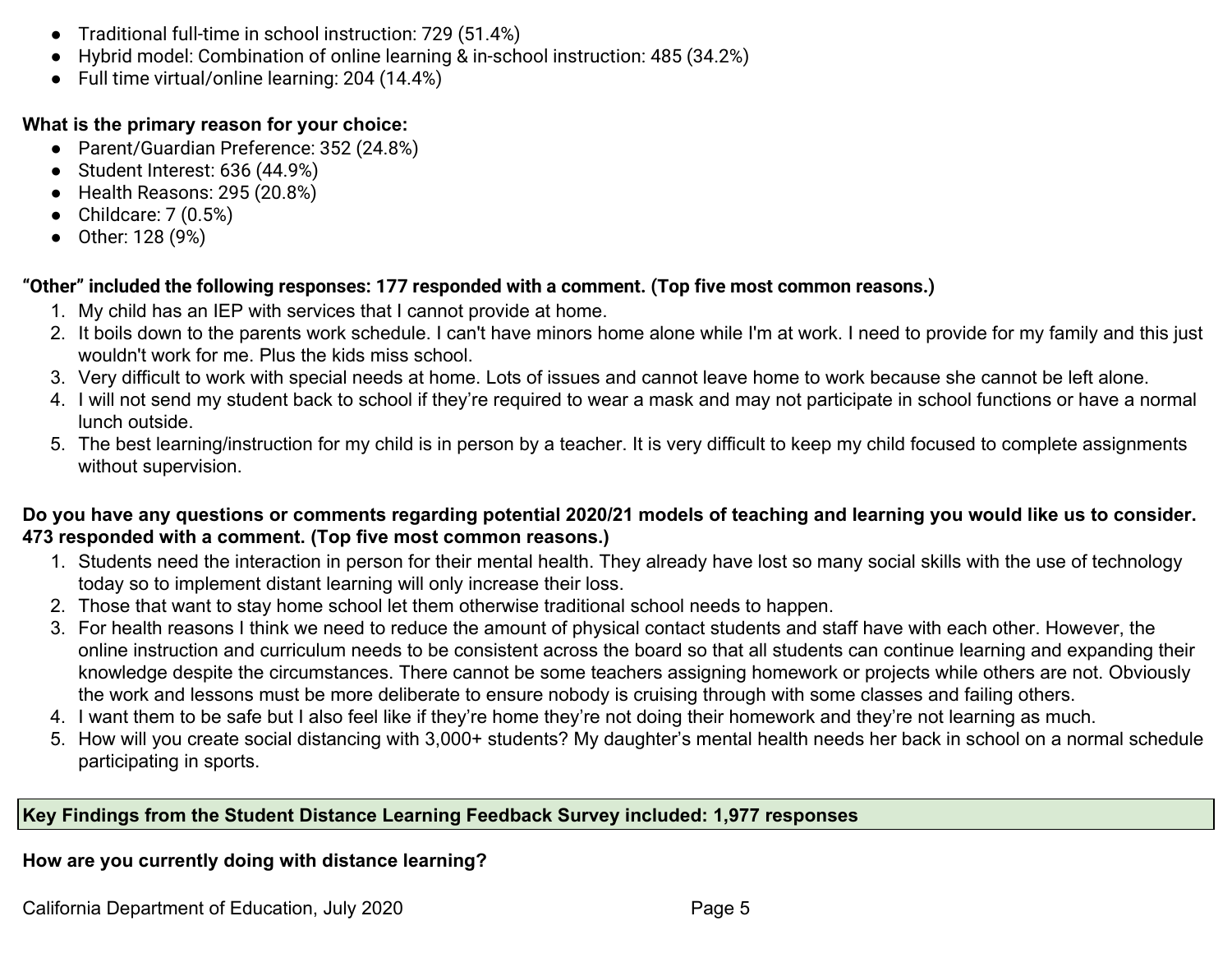- I prefer distance learning: 346 (17.5%)
- I am doing distance learning but want to go to class instead: 1,254 (63.4%)
- I don't want to participate in distance learning: 377 (19.1%)

## **I have the following devices:**

- Chromebook from school: Yes 1,925 / No 52
- Home Computer/Chromebook: Yes 1,218 / 759
- Home Internet Access: Yes 1,901 / No 76

## **Several learning models are being considered, please indicate which option you are most interested in:**

- Traditional full-time in school instruction: 1,086 (54.9%)
- Hybrid model: Combination of online learning & in-school instruction: 729 (36.9%)
- Full time virtual/online learning: 162 (8.2%)

## **What is the primary reason for your choice above?**

- Home situation: 175 (8.9%)
- Miss spending time with friends/other students: 1,295 (65.5%)
- Health Reasons: 118 (6%)
- Other: 389 (19.7%)

## **"Other" included the following responses: 421 responded with a comment. (Top five most common reasons)**

- 1. I still don't feel it's safe to go back to school this fall, because flu season is coming and coronavirus could get worse, I would feel safe going back until they have an injection to cure Coronavirus.
- 2. Distance learning makes it harder to learn. Instead of participating in class, we have to watch videos or figure out assignments on our own. Even if we can only attend class for a day or see our teachers for a shorter period of time, I think that having the extra guidance of a teacher in presence will help immensely.
- 3. I can't seem to focus in school because I'm always with my friends and this distance learning has shown me that I work better being able to focus by myself.
- 4. I feel like it would be better if we could do both because it's harder for some students to learn and home and like hands-on learning better in a classroom.
- 5. I don't want to have to go to school if there's no incentive to go. All the things that made school easier to get through (sport events, pep rallies, and other large gatherings) will probably not be allowed next year. The removal of these activities creates a "boring" environment that really won't be enjoyable at all. Therefore, if traditional schooling is to be changed in any way, I would definitely prefer to just do online distance learning instead.

## **How comfortable are you using the different online platforms/tools your teachers use (Google Classroom, Canvas, Ed Puzzle etc)?**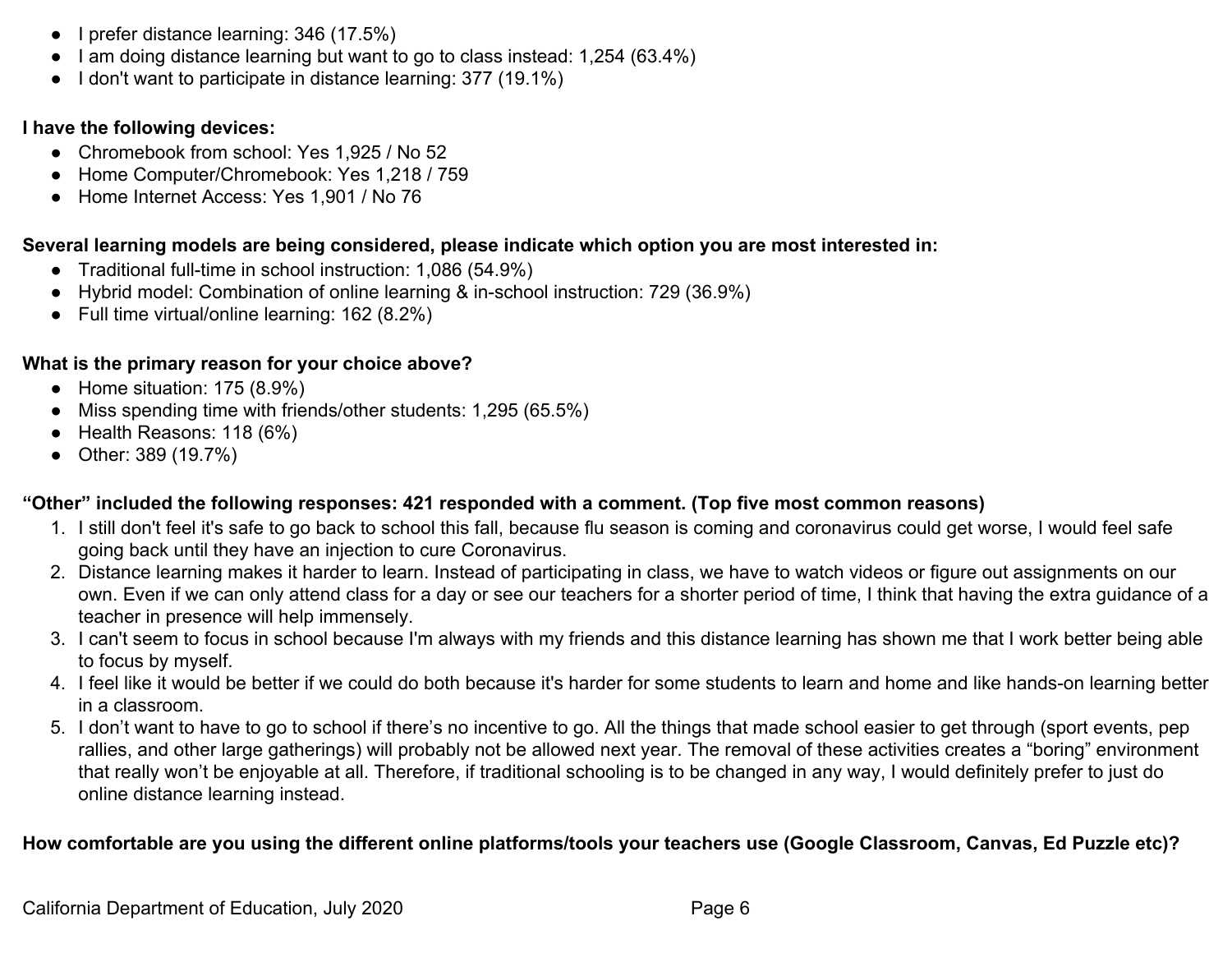#### **Rate from 1 - 5 (1 Not Comfortable At All to 5 Very Comfortable)**

- 1. 139 (7%)
- 2. 231 (11.7%)
- 3. 580 (29.4%)
- 4. 597 (30.3%)
- 5. 425 (21.6%)

## **What have been the biggest barriers keeping you from completing work in Distance Learning? 1,928 Responses**

- Technology issues (no internet, device not working etc.): 312 (16.2%)
- My grade was fine so I didn't need to do the work: 876 (45.4%)
- Homelife (taking care of brother/sister, no place at home to complete work): 615 (31.9%)
- It has been difficult keeping up with all the different assignments: 1,165 (60.4%)
- Other: 161 (8.4%)

## **Do you have any questions or comments regarding potential 2020/21 models of teaching and learning you would like us to consider? 744 responded with a comment. (Top five most common reasons.)**

- 1. As a senior next year, I am concerned with all the activities I have been waiting for. I understand the current health concerns but it makes me very sad. I want a new senior year.
- 2. I honestly would just like to return to school, even with like the 6 ft apart, but just go back.
- 3. Will you keep distance learning to avoid infection? I don't want to bring this home to my family and grandparents.
- 4. I can't learn anything from a screen and not from a teacher.
- 5. If we have to be under a ton of rules involving the virus, we might as well not start school until it can go back to normal. It'll be a terrible experience and everyone will just have a bigger chance of getting the virus.

## **Key Findings from the Teacher Continuity Rubric Survey included: 242 Responses**

#### **COMMUNICATIONS: Please rate your readiness for distance learning with regards to communications:**

- In general, I do not use digital communication tools, including video conferencing services to facilitate class discussion forums: 32 (13.2%)
- I use digital communication tools to facilitate individual, small group, or class discussion forums: 127 (52.5%)
- I demonstrate advanced facilitation skills using email, text messaging, social media platforms, and other digital communication tools, including audio: 83 (34.3%)

## **CONTENT DELIVERY: Please rate your readiness for distance learning with regards to content delivery**

- I use instructional strategies that are dependent on traditional face-to-face delivery models in a classroom setting during normal school hours: 17 (7.1%)
- I have experimented using technology to support instructional strategies that differentiate learning for students: 129 (53.8%)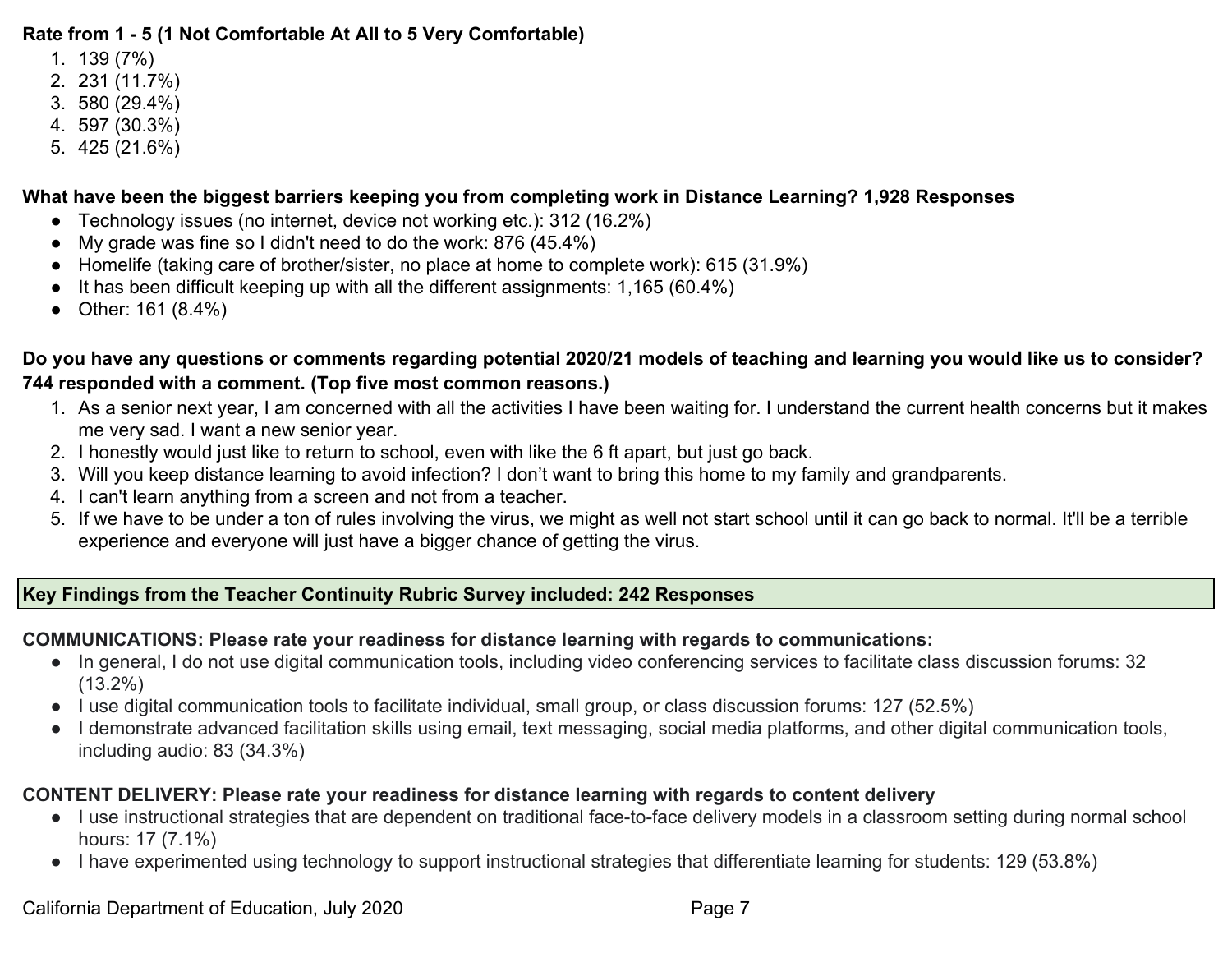● I use a variety of technology to support instructional strategies that differentiate learning for students that are not dependent on face-to-face delivery models during normal school hours: 94 (39.2%)

### **CURRICULAR MATERIAL: Please rate your readiness for distance learning with regards to curricular material**

- I use a physical textbook as the primary curricular resource for students and supplement it with other print material: 11 (4.7%)
- I use a physical and/ or online textbook and I am beginning to use online content, tools, and resources to expand curricular options for students: 112 (47.9%)
- I have extensive experience using a mix of offline and online content,learning materials, and resources to expand curricular options for students that are designed to increase engagement and personalize training: 111 (47.4%)

#### **TECHNOLOGY SKILLS: Please rate your readiness for distance learning with regards to technology skills**

- I have basic computing skills and canmake online purchases, conduct Internet Searches, access social media sites,use presentation software, a word processor, and a spreadsheet tool:19 (7.9%)
- I have moderate computing skills and I am able to perform more complex tasks, such as uploading files, installing software, managing student information system (SIS) data, and use cloud-based tools such as Google: 132 (54.5%)
- I have advanced computing skills and have experience integrating a variety of productivity, data, and educational software apps, including online platforms such as learning management systems (LMS): 91 (37.6%)

## **LEARNING COMMUNITIES: Please rate your readiness for distance learning with regards to learning communities**

- I have a basic understanding of how to use online tools and resources to create learning communities: 48 (20.1%)
- I am beginning to use online tools and resources to create class learning communities that are designed to exchange information and collaborate: 149 (62.3%)
- I create a range of dynamic, online and blended learning communities to enable students and teachers to exchange information, conduct research, collaborate, investigate, and co-create within local and global communities: 42 (17.6%)

## **ADAPTABILITY: Please rate your readiness for distance learning with regards to adaptability**

- In general, I use a fixed schedule withrequired hours spent on topics based on a traditional school calendar using asynchronous delivery model: 23 (9.6%)
- I am beginning to use real-time andon-demand delivery models to adapt to the diverse learning styles and needs of students: 139 (57.9%)
- I use real-time and on-demand delivery models to adapt to the diverse learning styles and needs of students and support flexible pacing, as well as learning spaces beyond the classroom: 78 (32.5%)

#### **ASSESSMENTS: Please rate your readiness for distance learning with regards to assessments**

- In general, I use paper and pencil assessments and rely heavily on physical cues or observations to assess student understanding: 34  $(14.3\%)$
- I make use of third party formative computer-based and/or online assessments and use the results to adjust teaching strategies: 130 (54.9%)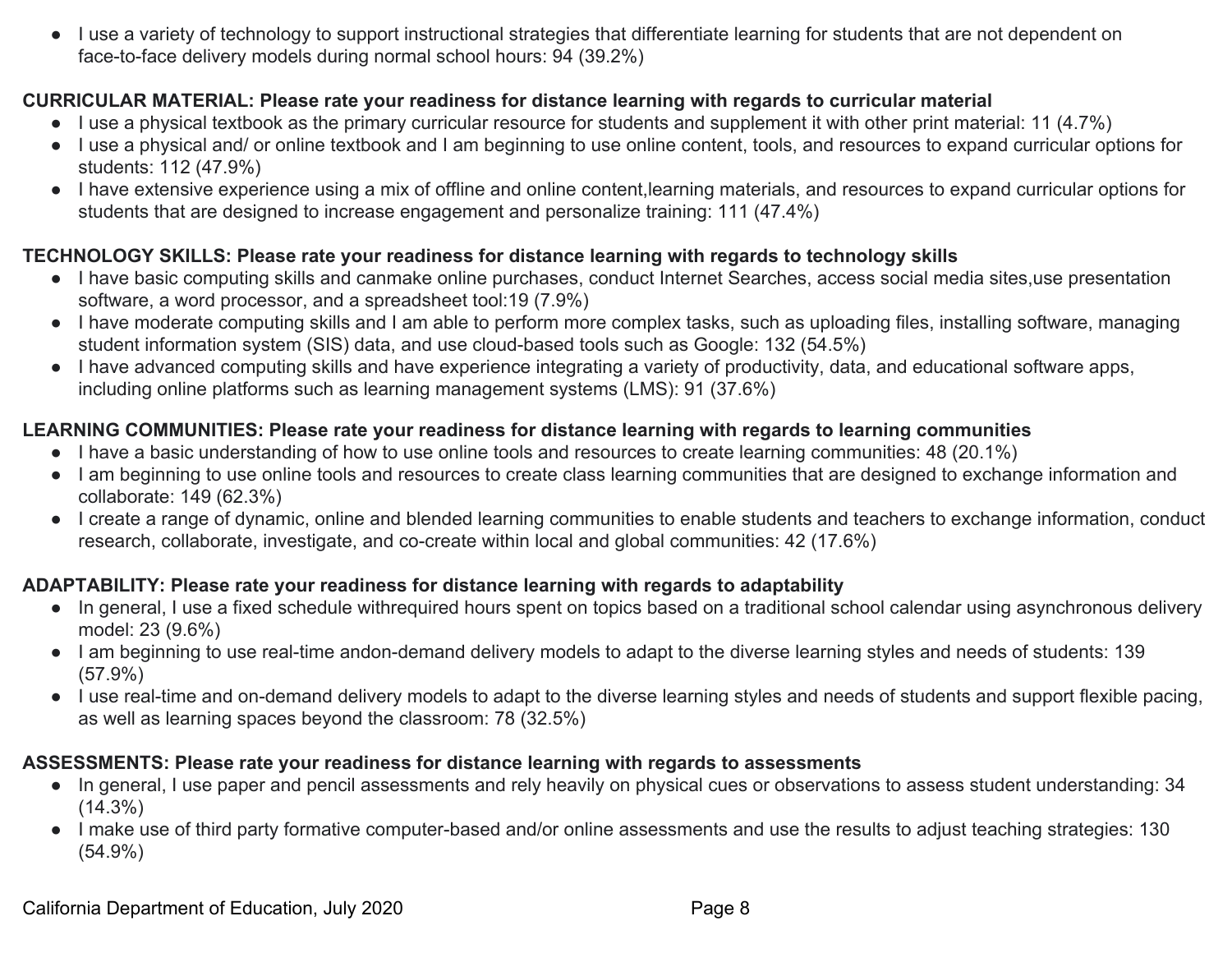● In addition to using third-party online assessments, I have experience using software apps and online tools to create customized assessments. I use assessment data to adjust in-person and online instructional strategies: 73 (30.8%)

#### **RELATIONSHIPS: Please rate your readiness for distance learning with regards to relationships**

- I rely almost exclusively on face-to-face interactions to build relationships with students, parents, and colleagues: 35 (14.5%)
- I have begun to augment face-to-face interactions with one-to-one digital communications as a strategy to strengthen relationships with students, parents. and colleagues: 105 (43.4%)
- I recognize the value of personalized one-to-one and group digital communications as an effective strategy to build relationships and share feedback. I use a mix of face-to-face and digital communications with students (age appropriate), as well as with parents and colleagues: 102 (42.1%)

#### **Key Findings from the Parent Advisory Committee Survey included: 39 Responses**

- Teachers: 5 (12.8%)
- Support Staff: 7 (17.9%)
- Administrator: 5 (12.8%)
- Parents: 22 (56.4%)

## **School Sites Participated:**

- California Military Institute: 9 (23.1%)
- Pinacate MS:  $3(7.7%)$
- $\bullet$  Heritage HS: 9 (23.1%)
- Paloma Valley HS:  $9(23.1\%)$
- Perris HS: 5 (12.8%)
- District Administration: 4 (10.3%)

## **Committee Involvement**

- AAPAC (African American Parent Advisory Committee): 4 (9.8%)
- DAAPAC (District African American Parent Advisory Committee): 5 (12.2%)
- ELAC (English Learner Advisory Committee): 7 (17.1%)
- DELAC (District English Learner Advisory Committee): 5 (12.2%)
- PAC (Parent Advisory Committee): 7 (17.1%)
- BAC (Business Advisory Committee): 2 (4.9)
- PELI (Parent Engagement Leadership Institute): 2 (4.9%)
- SSC (School Site Council): 3 (7.3%)
- None of these apply:  $6(14.6\%)$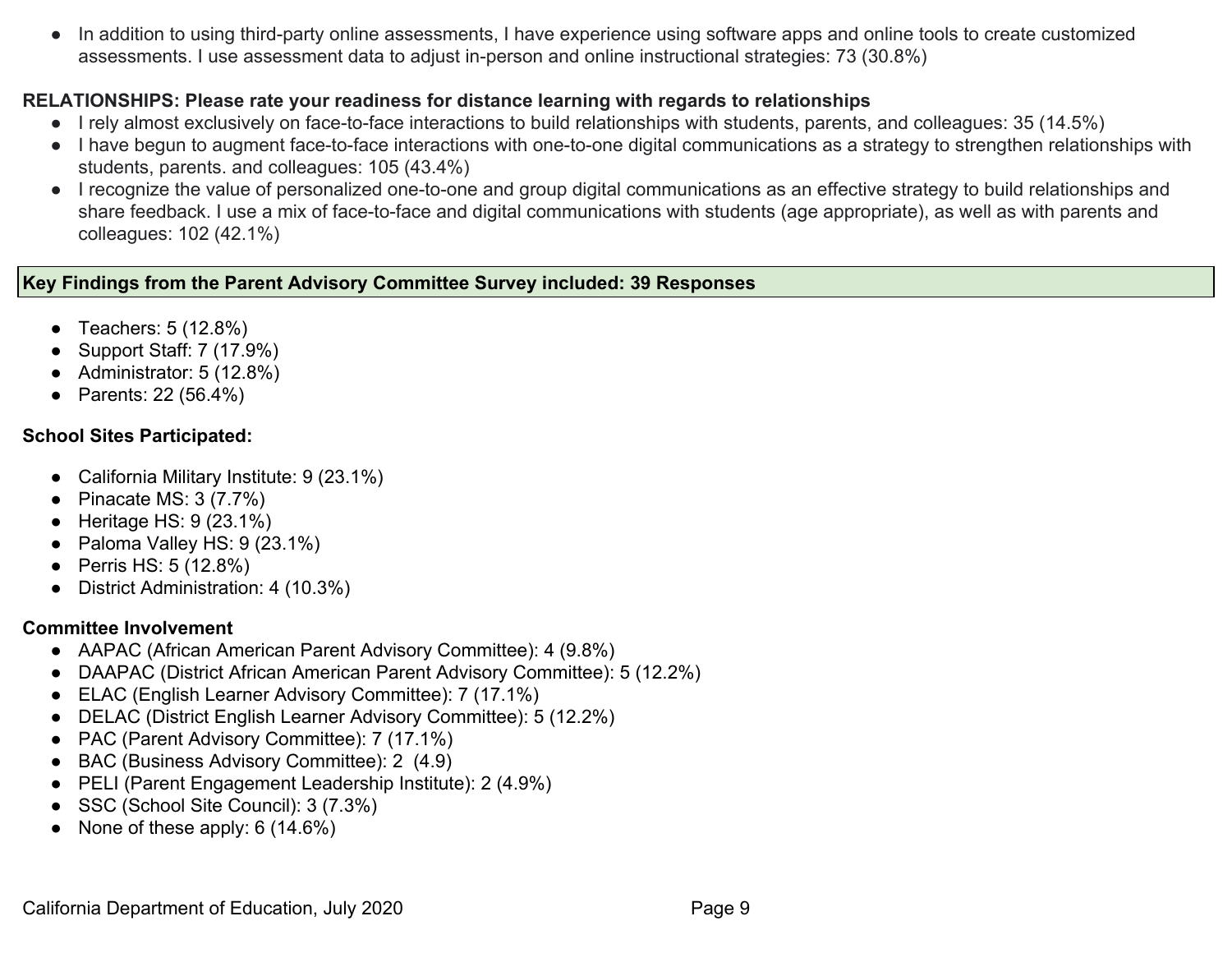#### **How do you like to receive information from Perris Union High School District**

- Email: 35 (39.8%)
- Text Message: 24 (27.3%)
- Website: 5 (5.7%)
- Phone Call: 11 (12.5%)
- Facebook: 9 (10.2%)
- Twitter:  $1(1.1)$
- $\bullet$  Instagram: 3 (3.4%)

## **How do you PRIMARILY access the internet**

- Cell Phone: 17 (44.7%)
- Home Computer: 9 (23.7%)
- Work Computer: 12 (31.6%)

## **Rate the importance for students to receive high quality rigorous distance learning in the following areas:**

- Teachers:
	- Extremely Important: 28 (71.8%)
	- Very Important: 5 (12.8%)
	- Important: 5 (12.8%)
	- Somewhat Important:1 (2.6%)
- Access to Laptops:
	- Extremely Important: 25 (64.1%)
	- Very Important: 7 (17.9%)
	- $\circ$  Important: 6 (15.4%)
	- Somewhat Important: 1 (2.6%)
- Access to Online Curriculum:
	- Extremely Important: 24 (61.5%)
	- Very Important: 8 (20.5%)
	- $\circ$  Important: 6 (15.4%)
	- Somewhat Important: 1 (2.6%)
- Small break out group time for students to work together online:
	- Extremely Important: 12 (30.8%)
	- Very Important: 10 (25.6%)
	- Important: 11 (28.2%)
	- Somewhat Important: 4 (10.3%)
- Distance Learning workshops for families:
	- Extremely Important: 15 (38.5%)
	- Very Important: 11 (28.2%)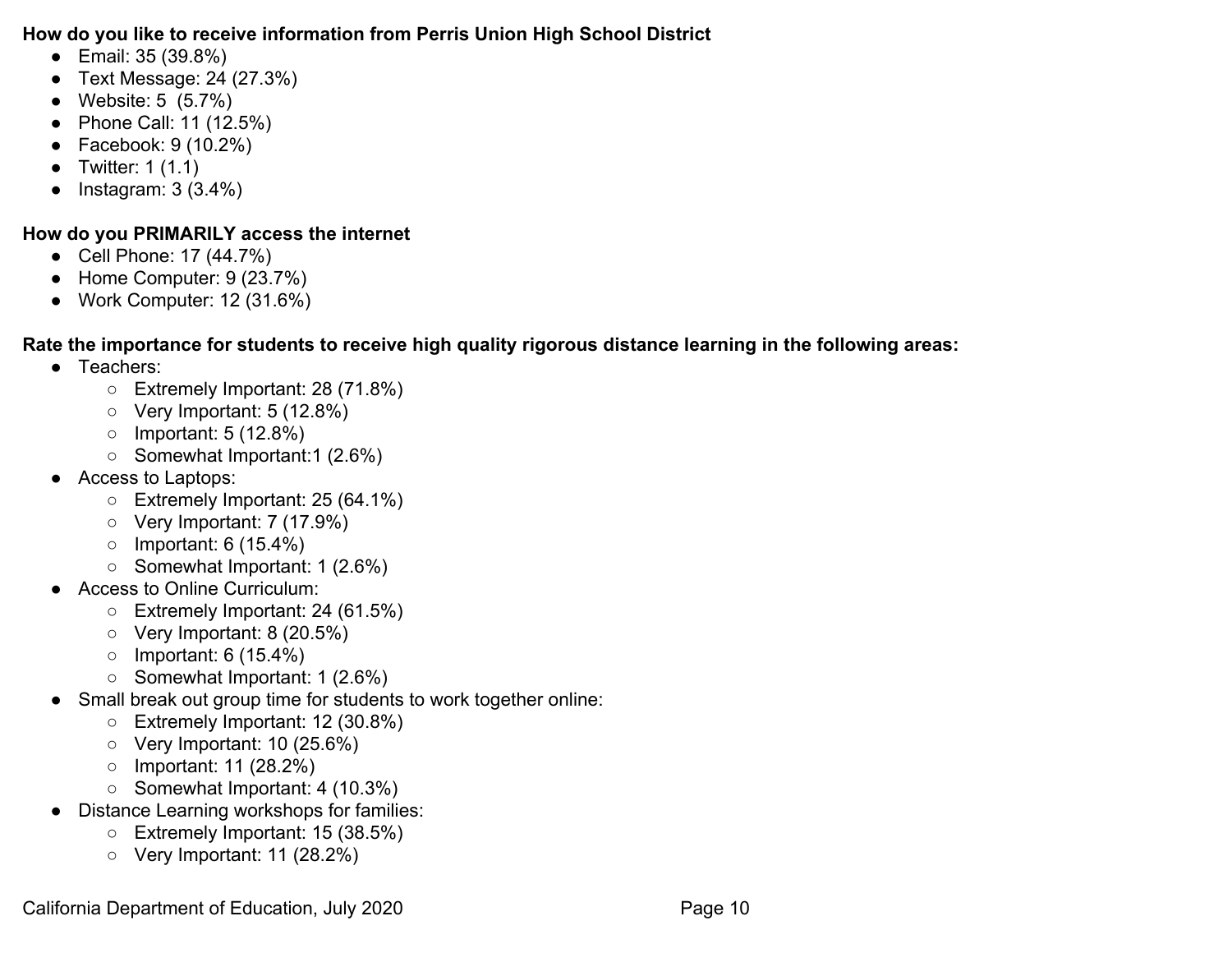- $\circ$  Important: 10 (25.6%)
- Somewhat Important: 3 (7.7%)
- Instructional support specific to meeting the needs of students with disabilities:
	- Extremely Important: 27 (69.2%)
	- Very Important: 5 (12.8%)
	- $\circ$  Important: 6 (15.4%)
	- Somewhat Important: 1 (2.6%)
- Instructional support specific to meeting the needs to English Learners:
	- Extremely Important: 27 (69.2%)
	- Very Important: 5 (12.8%)
	- Important: 5 (12.8%)
	- Somewhat Important: 2 (5.1%)
- **If there are other supports or resources NOT LISTED ABOVE that you would recommend in order for students to receive high quality rigorous distance learning, please respond below. 4 responded with a comment:**
	- Extra support for teachers so they have access to best programs and material and strategies to share it with students(no busy work).
	- One centralized portal for teachers to interact with parents. Assignment tracking.
	- Inquiry and standards based instructional approaches and strategies.
	- Break out rooms with special ed instructors if needed.

**PUHSD provides opportunities for families of students to pick up Grab and Go meals from one of the school distribution sites. How important is this service?**

- Extremely Important: 63.2%
- Very Important: 18.4%
- Not Important: 10.5%
- Nether Important or Not Important: 7.9%

**In support of student's mental health and social-emotional well-being, students need access to:**

- Mental Health Clinicians:
	- Strongly Agree: 26 (68.4%)
	- Somewhat Agree: 8 (21.1%)
	- Somewhat Disagree: 2 (2.6%)
	- Neither Agree or Disagree: 3 (7.9%)
- School Counselors:
	- Strongly Agree: 33 (89.2%)
	- Somewhat Agree: 3 (8.1%)
	- Somewhat Disagree: (0.0%)
	- Neither Agree or Disagree: 4 (2.7%)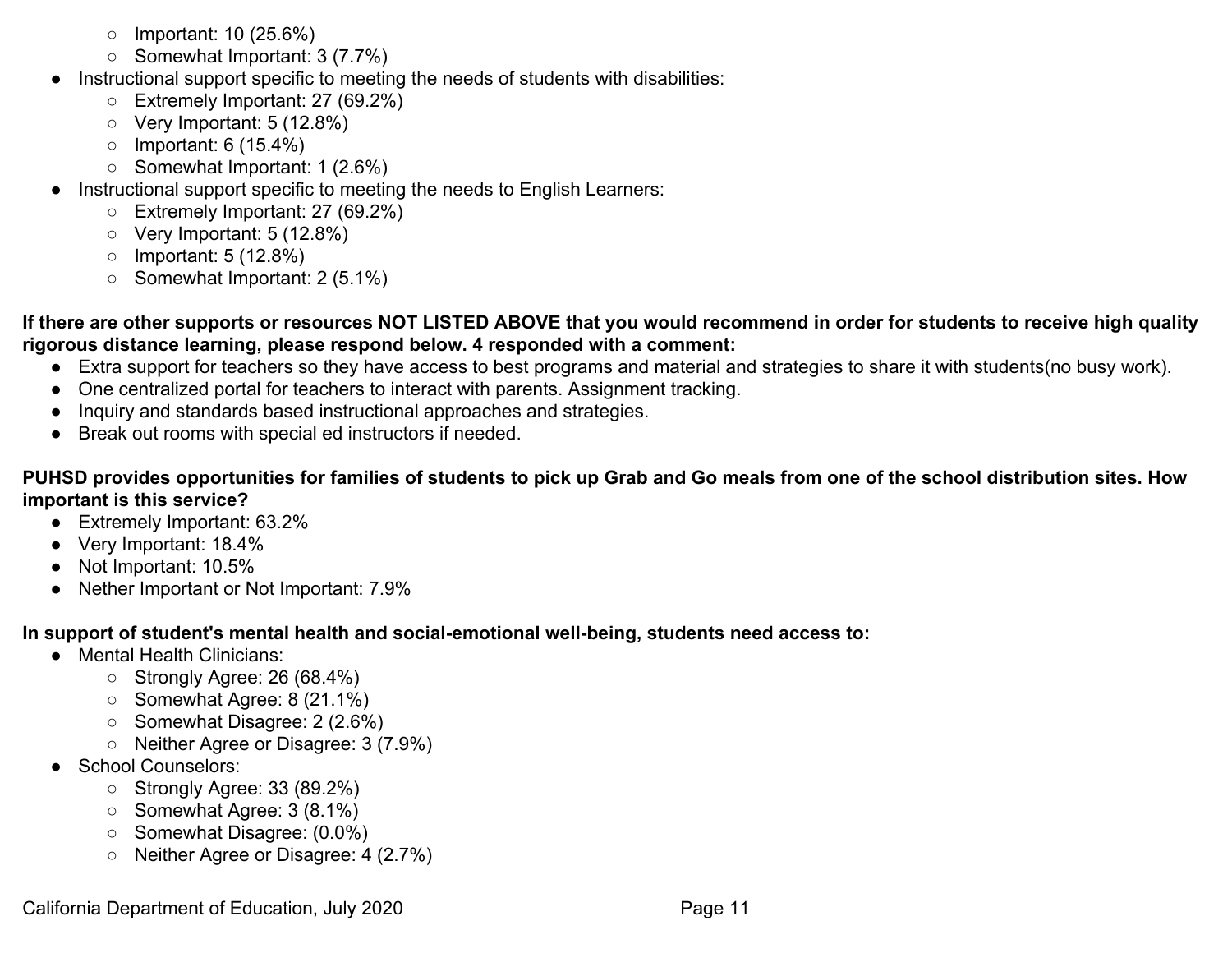- Social-emotional learning lessons:
	- Strongly Agree: 27 (71.1%)
	- Somewhat Agree: 7 (18.4%)
	- Somewhat Disagree: 2 (2.6%)
	- Neither Agree or Disagree: 3 (7.9%)
- Interactions with other students:
	- Strongly Agree: 30 (76.9%)
	- Somewhat Agree: 7 (17.9%)
	- Somewhat Disagree: 1 (2.6%)
	- Neither Agree or Disagree: 1 (2.6%)

#### **If there are other supports or resources NOT LISTED ABOVE that you would recommend in order to support student's mental health and social-emotional well-being, please write them below.**

- 1. Extracurricular activities that are of interest to students
- 2. Cool talks and motivational speeches
- 3. Resources for parents
- 4. Trauma responsive approaches
- 5. Access for educators to have wellness support
- 6. Peer support group on positive mind-sets
- 7. Cutting edge technology for students and/or better internet access

#### **Do you have any comments you would like to share? Parent Comments:**

*"I feel that the asynchronous time each day is not utilized by all teachers, therefore leaving students idle time in between the synchronous classes. I honestly feel a schedule that keeps the students going in a constant movement would better serve them. For example, have live classes from 8 to 12 Monday thru Thursday and teacher office hours the latter part of the day would keep students from being frustrated with idle time. Those who have jobs could go to work earlier, students who wish to get outside and practice a sport can do so earlier and screen time would be less each day. The screen time would be cut down, as I find in speaking with other parents the students are either on their phones watching videos, face timing, playing games and other stuff on social media. As an hour is not really time enough to start engaging in other activities, homework etc. Our students right now need to be engaging with other students in person as their families see fit. Taking up 3 hours 4 hours a day waiting for the next class to start is not healthy. I know that distance learning is not ideal, and I pray everyday we return to school sooner than later. However, in the meantime we need to put the mental health of our students at the top of the list. I have had other parents share with me their students schedules that include 4 straight hours of classes and they feel that their students are engaging with this module well."*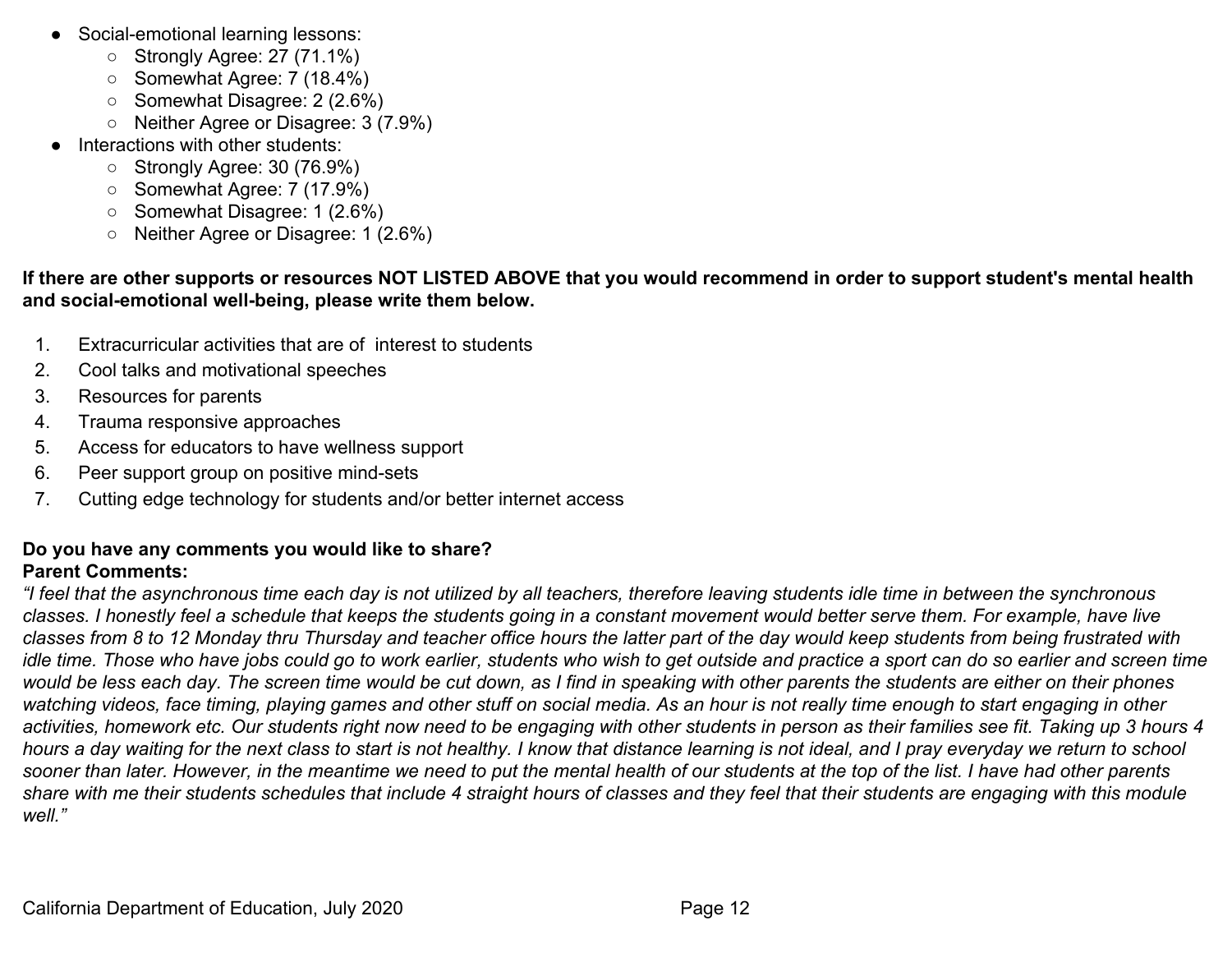*"I would personally love that there would be better financial help to get food like the card I have received to buy food at home and be able to cook our children healthier and fresher foods for their health and this would help to be more complete in their learning approach, since we have them at home we can give better food by cooking a variety of food and more nutritious and substantial drinks. By creating that, it will be much more beneficial for all families and the importance it has for them."*

#### A description of the aspects of the Learning Continuity and Attendance Plan that were influenced by specific stakeholder input.

The specific stakeholder input received throughout the summer months has significantly influenced the district's Learning Continuity and Attendance Plan both through the impacts on development and through direct feedback on the plan itself. The district has collected data, analyzed survey results from the Re-Opening Task Force; Professional Development for Staff feedback form; and stakeholder surveys. As a result the following supports had been implemented: Distance Learning Website; expansion of the Technology Department and Chromebook distribution and repair; offering multiple locations for Nutrition Grab and Go Meals; new Safety Protocols for cleaning and disinfecting; increased Mental Health resources for students. As this is a fluid situation, PUHSD will continue to respond to the needs of all stakeholders and make appropriate accommodations as needed.

# **Continuity of Learning**

## **In-Person Instructional Offerings**

A description of the actions the LEA will take to offer classroom-based instruction whenever possible, particularly for students who have experienced significant learning loss due to school closures in the 2019–2020 school year or are at a greater risk of experiencing learning loss due to future school closures.

PUHSD will follow the lead from the California Department of Education (CDE), Centers for Disease Control (CDC), the Governor's office, and state and local health agencies to plan for in-person scenarios as health conditions in Riverside County permit us to return to in-person instruction in the upcoming school year. PUHSD had begun this process soon after school closures in March and will continue to review and refine the plans using the Re-Opening Task Force, and the input from all stakeholder groups. PUHSD understands that when school resumes in-person many parents may opt to keep their children home due safety concerns and recognize that students will need additional support to recover from any learning loss that might occur.

PUHSD is addressing student learning loss not only during distance learning but in-person instruction in the following ways: during the first four weeks of school and , students in all grade levels completed interim assessments in both math and English to identify the learning gaps for students. The assessment data is being used weekly in Professional Learning Communities and collaboration time with teachers to provide best instructional practices to remediate learning gaps for student groups, including English Learnings, Students with Disabilities, foster youth and homeless. Formative assessments are used on a continuous basis to monitor student progress. Instructional teams are working together to align instruction to group and individual student learning needs. Teachers continue to focus on essential learning standards and provide ongoing formative assessments to ensure students are making progress toward learning outcomes. The District instructional coaches provide ongoing support to teachers for lesson design and delivery for the various delivery models.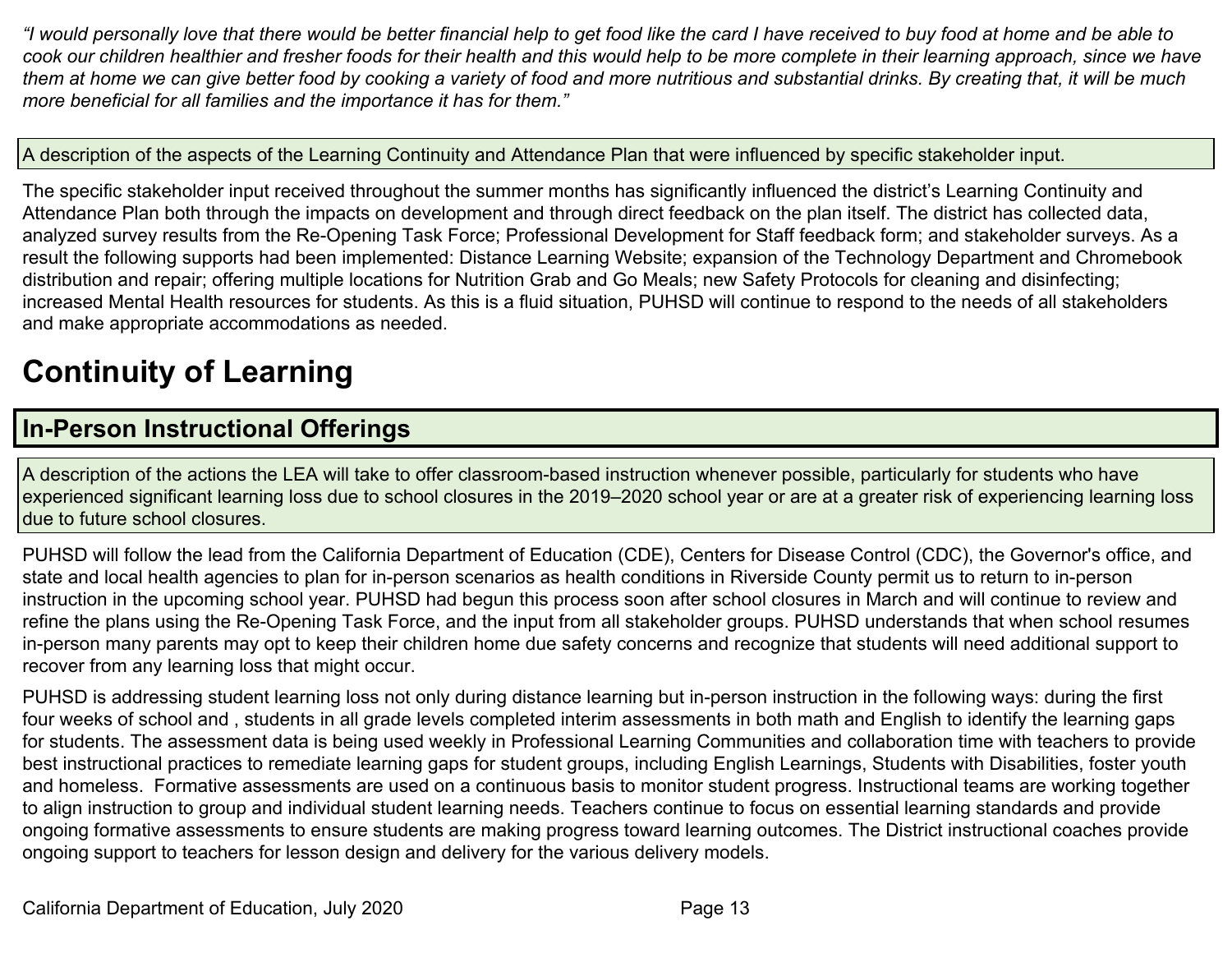PUHSD has been deliberate with professional development to ensure teachers are prepared to pivot from one delivery model to another based on health department guidelines. Upon the return to face-to-face instruction, teachers will continue to use assessment cycles and data to inform instruction and provide interventions to address learning loss.

The return to in-person instruction will begin with a hybrid learning model, contingent upon the classroom size and space available.

### **Hybrid Model**

- Classroom instruction **combined** with independent learning at home.
- 2 days a week of classroom instruction
- 3 days a week of supported independent learning at home.
- Flexible learning schedule

## **Guiding Principles for Blended Learning**

## **Safe and Healthy Environment**

- Set clear and concise protocols for hybrid learning
	- learning from home
	- learning expectations classroom participation
- Build routines that support all teachers, staff, students, and parents to stay healthy

## **Focus on Social Emotional Learning**

- Provide SEL supports and MH resources.
- SEL around health and hygiene practices
- Ripple Effects- online counseling support

## **Balanced Approach to Teaching and Learning**

- Ensure high-quality teaching & rigorous learning experiences through essential standards and formative assessments
- Support access, engagement, and achievement of students and support the development of independent learners

## **Accomodate the Needs of all Student Learners**

- Collaboration and alignment across content areas, curriculum, and instruction
- Integration of blended hybrid learning strategies to reach all student learners
- Family engagement small groups and virtual events

## **Supports and Accommodations**

- Provide necessary support for the following student groups:
	- Low Income Families
	- Special Education Disabilities
	- English Learners
	- Foster Youth / Homeless Students
	- Other Vulnerable Groups
- For students who have difficulty learning online, prepare alternative methods of learning (printed packets, online tutoring, virtual study groups) to mitigate learning deficits

## **Traditional Learning Model**

● Classroom instruction 5 days a week at your school site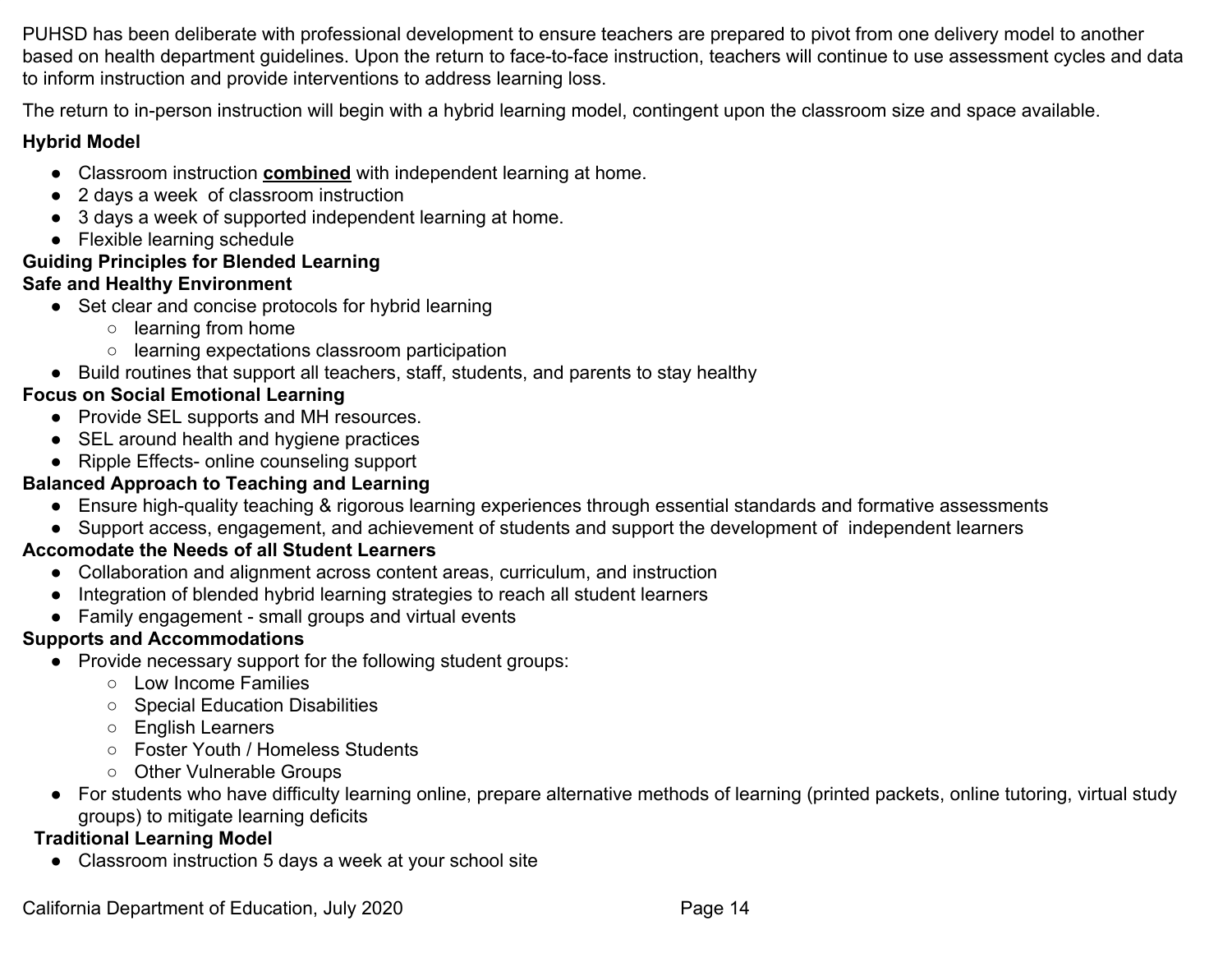- Full day structured learning with traditional schedule
- School based and extra curricular activities

The district's planning to mitigate risk of transmission between students, staff, and other community members while on campus includes, but is not limited to, a range of physical distancing protocols, facilities-related actions, and disinfection procedures. Key measures include: **FACILITIES:**

- **Practice Physical Distancing:** Place desks with the maximum distance between students according to physical distancing guidelines.
- **Cleaning and Disinfection:** Enhanced cleaning and disinfection protocols at all school facilities.
- **Indoor Air Quality:** Continue to ensure all spaces have proper airflow exchange, proper operation of HVAC units, and frequent filter changes.
- **Common Areas:** Provide hand sanitizers stations at each entry, create signage and/or makers to indicate the distance between students, and adjust capacity so it aligns with public health guidelines.

## **SITE OPERATIONS:**

#### **OPERATIONS:**

- **Practice Physical Distancing** protocols by all staff
- **Face Coverings** as recommended by public health
- **Establish District Protocol** for notifying exposure of confirmed cases
- **Cleaning and Disinfection Measures** will be elevated to meet or exceed public health guidelines
- **Frequently Re-Evaluate** for infectious disease management
- **● LIMITED VISITORS AND VOLUNTEERS (INCLUDING PARENTS) ON CAMPUS**

#### **NUTRITION:**

- **Health and Hygiene Guidelines** will be followed by staff and students
- **Physical Distancing** with signage and/or markers to indicate the distance between students
- **Disinfecting Hands** upon entry and exit will be encouraged
- **Once done eating** students will throw all food and utensils in the appropriate receptacle
- **Sharing** of consumables are not permitted

#### **TRANSPORTATION:**

- **Boarding the Bus** by lining up while practicing physical distancing
- **Face Coverings** may be required as recommended by public health
- **Disinfecting** follow disinfecting schedules for any/all vehicles driven
- **Riding the bus** windows may be left open for ventilation, practice physical distancing with seating as practicable, siblings and household members required to be seated together

## **TECHNOLOGY:**

● Provide equitable access to learning experiences for all students.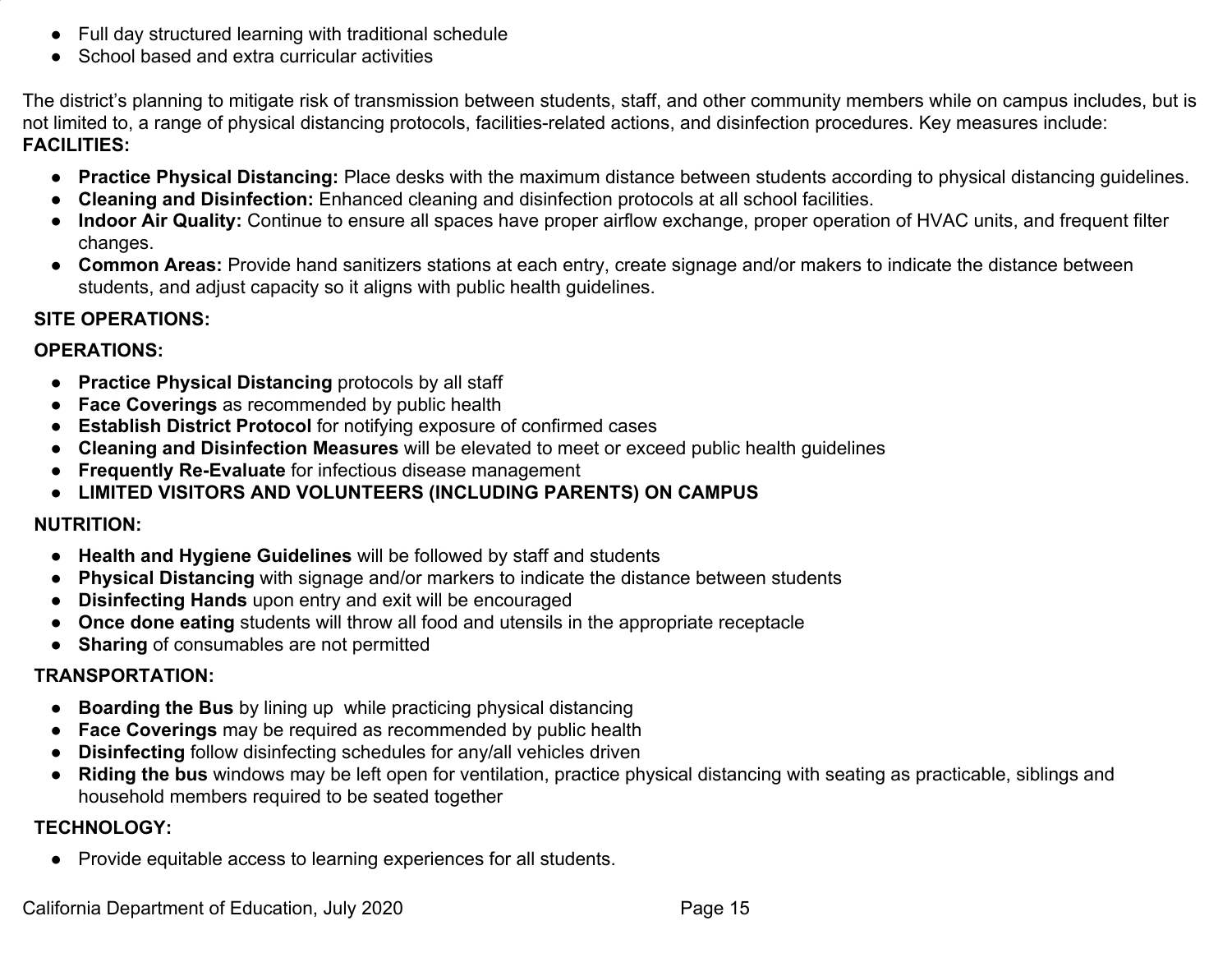- Students use a PUHSD managed device.
- Students may use a personal device to access PUHSD platforms
- Student devices should not be shared.
- Abide by all PUHSD technology usage guidelines.
- Adhere to data security, privacy and safety.
- Use of District's preferred communications platforms.
- Ensure technical support is available, accessible, and well-prepared for all users.
- Provide high- quality technology infrastructure
- Create opportunities for collaboration across departments.
- Assess, reassess and prioritize to meet new needs as they arise
- Support PUHSD's Scholar+ Desired Outcomes.
- Instructional continuity:
	- Use of effective educational technology tools and techniques for all instructional models:
		- Distance Learning, Blended/Modified, No Restrictions

Staff and students will be encouraged and provided instructions for self-screening for symptoms at home. The district will continue to communicate with parents/guardians and students regarding plans and to solicit their input regarding the method of instruction that best meets their needs. PUHSD recognizes that each of its students and families have different preferences for returning, and different criteria that will make them feel safe enough to do so. To assess individual student and family preferences/needs, a Learning Options Survey for the 2020-21 school year was administered in late July - early August. This survey included questions to assess technology access (device and connectivity), learning option preference (distance, blended, full in-person), distance learning priorities, and preferred means of communication. The information gained was used for planning purposes only and parents/guardians were not required to commit to a learning model at the time. The information obtained from the survey informed the district's efforts to create the best possible learning conditions for all students, parents/guardians, and staff.

## **Actions Related to In-Person Instructional Offerings**

| Description                                                                                                                                                                                      | Total Funds | Contributing |
|--------------------------------------------------------------------------------------------------------------------------------------------------------------------------------------------------|-------------|--------------|
| Risk Management: Personal Protective Equipment: face coverings, face shields, gloves, vomit bags, hand<br>towels, nurses bags, infrared thermometers                                             | \$122.418   | N            |
| Risk Management: Cleaning equipment and supplies: disinfectant and sprayers, cloth wipes, hand sanitizers,                                                                                       | \$36,364    | N            |
| Maintenance & Operations: plexiglass, hand sanitizer stands, 23 Karcher Misters, 10 electrostatic hand held<br>sprayers/4 electrostatic BackPack sprayer, 30 ncases of Vital Oxide, 1 ES Sprayer | \$51.267    | N            |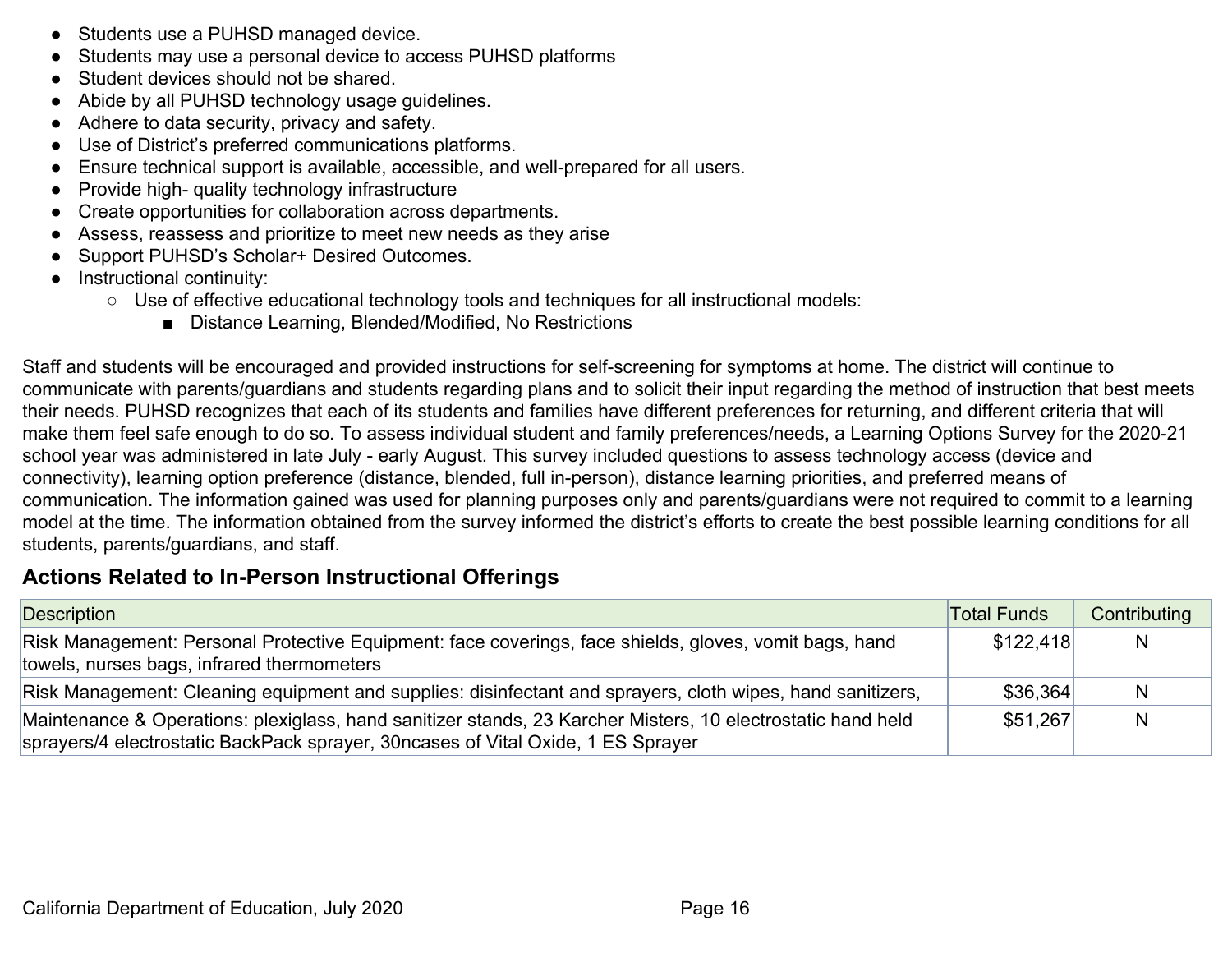## **Distance Learning Program**

## **Continuity of Instruction**

A description of how the LEA will provide continuity of instruction during the school year to ensure pupils have access to a full curriculum of substantially similar quality regardless of the method of delivery, including the LEA's plan for curriculum and instructional resources that will ensure instructional continuity for pupils if a transition between in-person instruction and distance learning is necessary.

The District adopted curriculum and resources that will be used in all instructional settings throughout the school year regardless of the instructional delivery. Teachers have pacing guides, assessments calendars, and resources documents to support implementation of the adopted curriculum with fidelity and equity. Access to standards based, core curriculum is accessible by all students both during online and in person instruction through the use of Classlink, a program launchpad that connects students to online materials provided by the District adopted curriculum publishers. The Perris Union High School District's Scholar Plus program provides 1:1 Chromebook access to all students. Students having 1:1 access allows students to participate in learning opportunities regardless of delivery method. The use of Google Classroom and Canvas learning management systems are being used consistently by teachers to deliver quality instruction to students in all grade levels. These tools and practices listed below contribute to the continuity of instruction in all learning models and will support the transitions between learning models.

**TEACHER PROFILE via SCHOOL WEBPAGE -** This is a public facing page on the district website that provides important information for parents, students, and others. The teacher profile webpage is similar to a single page brochure that communicates to parents course information regarding course content, the daily schedule and teacher contact information.

**CANVAS LEARNING MANAGEMENT (LMS)** - A fully featured LMS provides teachers the ability to create course structure and embed meaningful learning experiences. Canvas can be a single stop shop that can launch students to the various assignments and other instructional platforms designed into a course. The District will continue to offer training throughout the year on Canvas and the topics will include how to get started, cross listing rosters, issuing assignments, building new content, copying content from other sources, gradebook sync etc. Teachers are still allowed to use Google Classroom as their primary LMS at this time.

**GOOGLE APPS FOR EDUCATION -** Applications like docs, sheets, slides, and others are the "workflow" and productivity suite for students and teachers. Google Apps for Education works well with an LMS. Google Classroom is an application that can also manage teaching and learning and can be a complement to Canvas LMS.

**COURSE SYLLABUS** - This is an opportunity for teachers to provide clear and concise expectations for students and families as we begin the new school year in distance learning. Course syllabus should be utilized as a guide for course learning outcomes, policies, practices, student expectations, and the learning plan (calendar) for the semester. In order to help teachers save time and ensure key components are included, the District provided a template and a checklist with the items that should be included in all course syllabus.

The Director of Curriculum and Instruction and the district and site Instructional Teachers On Special Assignment (TOSA) have provided online instructional training for teachers, counselors, and administrators. These trainings focus the use of instructional platforms and resources available for staff in each of the content areas. The district/site instructional TOSA's have created online resources to support teachers, families, and students that have been made available on the district website. Teachers are meeting virtually via Google Meet for Professional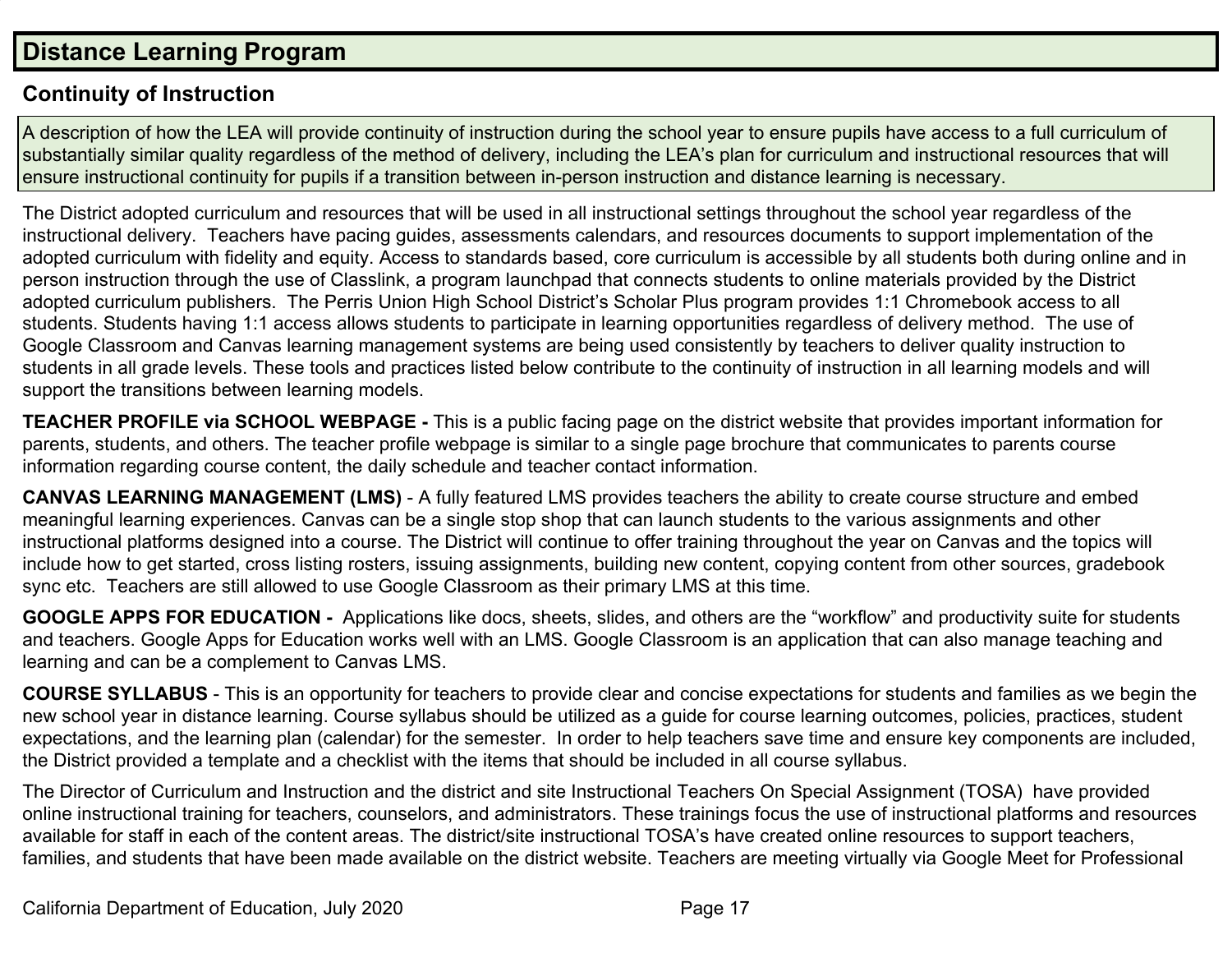Learning Communities on Fridays to share lesson plans, resources, and instructional strategies that support all students. Each month, the Director of Curriculum and Instruction is meeting with department Subject Area Council (SAC) teams to evaluate programs, share resources, and problem solve site and district challenges. These monthly meetings ensure continuity within each on the content areas and ongoing communication with any updates or changes.

## **Access to Devices and Connectivity**

A description of how the LEA will ensure access to devices and connectivity for all pupils to support distance learning.

In August of 2013, PUHSD launched the Scholar+ Teaching and Learning Initiative. There are many points to Scholar+ but one of the main things is that PUHSD provides modern tools for teaching and learning. For students, this means that each and every one of them have a Chromebook to use in and out of school. PUHSD is 100% 1:1 and this includes students taking the devices home over breaks including summer. The district budgets for Chromebook stock and has a refresh cycle each year to ensure sufficient devices. The district also does all warranty and repairs in-house to ensure each student has a working device.

Prior to PUHSD going to distance learning in the Spring that shutdown the face-to-face instruction on campuses, the district was performing a regular "tune-up" Chromebook check to ensure student devices were in good working order. Due to the Chromebook tune-up process and the ongoing Chromebook stock process, PUHSD had and will have sufficient Chromebook stock and sure that each student has a working device daily. All Chromebooks have an internet filter and have a self-harm alert system that cannot be removed.

When PUHSD went to distance learning in the Spring, the technology department adjusted the Tech Help Desk platform to make a clearer path for students to reach out and get tech help. If for some reason a student was unable to use those online student tech help tools, the students are helped via telephone. Also, at each school site, face-to-face tech help was and is provided for things that could not be handled remotely.

Another part of the Scholar+ Teaching and Learning Initiative is to get families connected. Over the years, PUHSD has been informing parents of Lifeline, Everyone On, or other programs to help families to get free or low cost connectivity. When the federal government announced the Keep America Connected pledge, the district had a single point of contact with service providers to gather their program details and get that info to parents. The Keep America Connected pledge states that for a certain number of days Internet service providers will not terminate service due to inability to pay bills, will waive any late fees, and pledges to provide free broadband and Wi-Fi For 60 Days to homes with K-12 and college students. Many of our families were able to get connected under those programs.

Also prior to PUHSD went to distance learning in the Spring, the district partnered with human-I-T to solve problems in our community. One of those problems is that families have been having to deal with the various internet service providers on their own to get access to free or reduced pricing on home internet. Another problem is that even though PUHSD is 1:1 with Chromebooks, families need additional devices. human-I-T is providing assistance in connecting families to reliable home internet. Families can go to the human-i-t website and they provide support in navigating the available free or low-cost internet offers by identifying a specific provider that suits their needs, answering questions, and helping sign up families. Human-I-T specialists are available in both Spanish and English on the web, email, via phone or text. PUHSD's partnership with human-I-T have allowed families to get stable connectivity for the household.

PUHSD has a partnership with T-Mobile. Using T-Mobile's EmpowerED program, PUHSD is providing hotspots to families. This service will include online content filtering to ensure our students are browsing safely. Using government data on families that have no or insufficient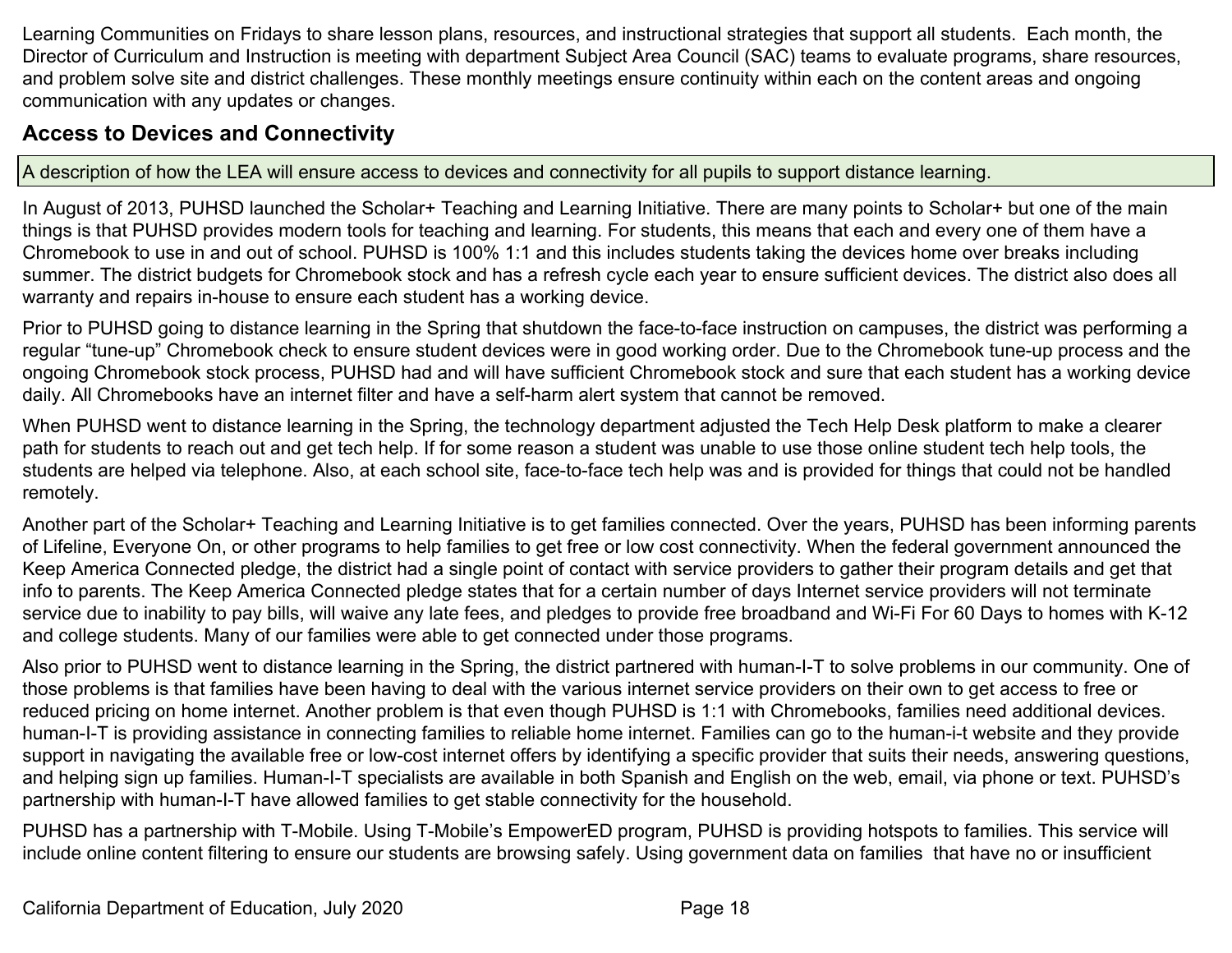connectivity at home and using in-district estimates approximately 15%- 20% of the students in the district have connectivity issues. Each school site has an administrator that oversees the hotspot rollout and the administrator or parent liaison does a consultation with the parent to review the hotspot program. When the hotspot is issued, it is configured to work on the PUHSD Chromebook.

PUHSD has also purchased 300 LTE enabled Chromebooks. The plan for these devices are to issue them in circumstances in which families might live in locations where the T-Mobile wireless carrier does not reach. The district has contracted with Verizon to provide the connectivity to these devices.

## **Pupil Participation and Progress**

A description of how the LEA will assess pupil progress through live contacts and synchronous instructional minutes, and a description of how the LEA will measure participation and time value of pupil work.

Teachers will adhere to CA Ed Code 43504 requirements for taking and reporting student attendance through student participation in both synchronous and asynchronous instruction, verifying daily participation, tracking assignments, and determining time value of student work. The time value of student work is the instructional time it would take a student to complete the work during in-person instruction.

The District distance learning plan will include a combination of synchronous and asynchronous learning. PUHSD acknowledges that distance learning is challenging and does not envision students, teachers, and parents/guardians sitting in front of a screen all day long. The distance learning model is flexible and includes breaks, with balance between synchronous and asynchronous learning and between whole class and small group support. Synchronous learning is any type of learning that takes place in real time where a group of students are engaging in learning simultaneously and through live instruction and interaction. This resembles a real classroom as much as possible in the virtual setting. Learners can ask questions and receive feedback simultaneously and allow for collaboration between teacher and students, as well as students with other students. Teachers can provide immediate feedback, assessment, and make adjustments as needed. Synchronous learning can occur using computer interaction through Google Meets or video options through Canvas. Asynchronous learning occurs separately and without real-time interaction. The learning is directly aligned to live instruction and allows teachers to provide feedback and opportunities for questions. Students can learn content at their own pace during this time. The time allows for more flexibility in scheduling. Asynchronous learning can occur through classwork, videos, group work, or with other support from a teacher.

Students are expected to participate in all forms of instruction and complete all assignments and activities on synchronous and asynchronous instructional days. The District has an approved calendar for asynchronous and synchronous learning that identifies type of instruction for each period each day of the week. Students check in to the district student information system and teachers verify student participation during synchronous instruction. Teachers use various methods to assess pupil progress in asynchronous instruction.

## **Distance Learning Professional Development**

A description of the professional development and resources that will be provided to staff to support the distance learning program, including technological support.

The District will maintain the multiple layers of professional development with content teams and technology support with the addition of more specific professional development for distance learning. The District invested in professional development during the summer this year for all instructional coaches and technology coaches to attend distance learning specific training. All coaches participated in the "Distance Learning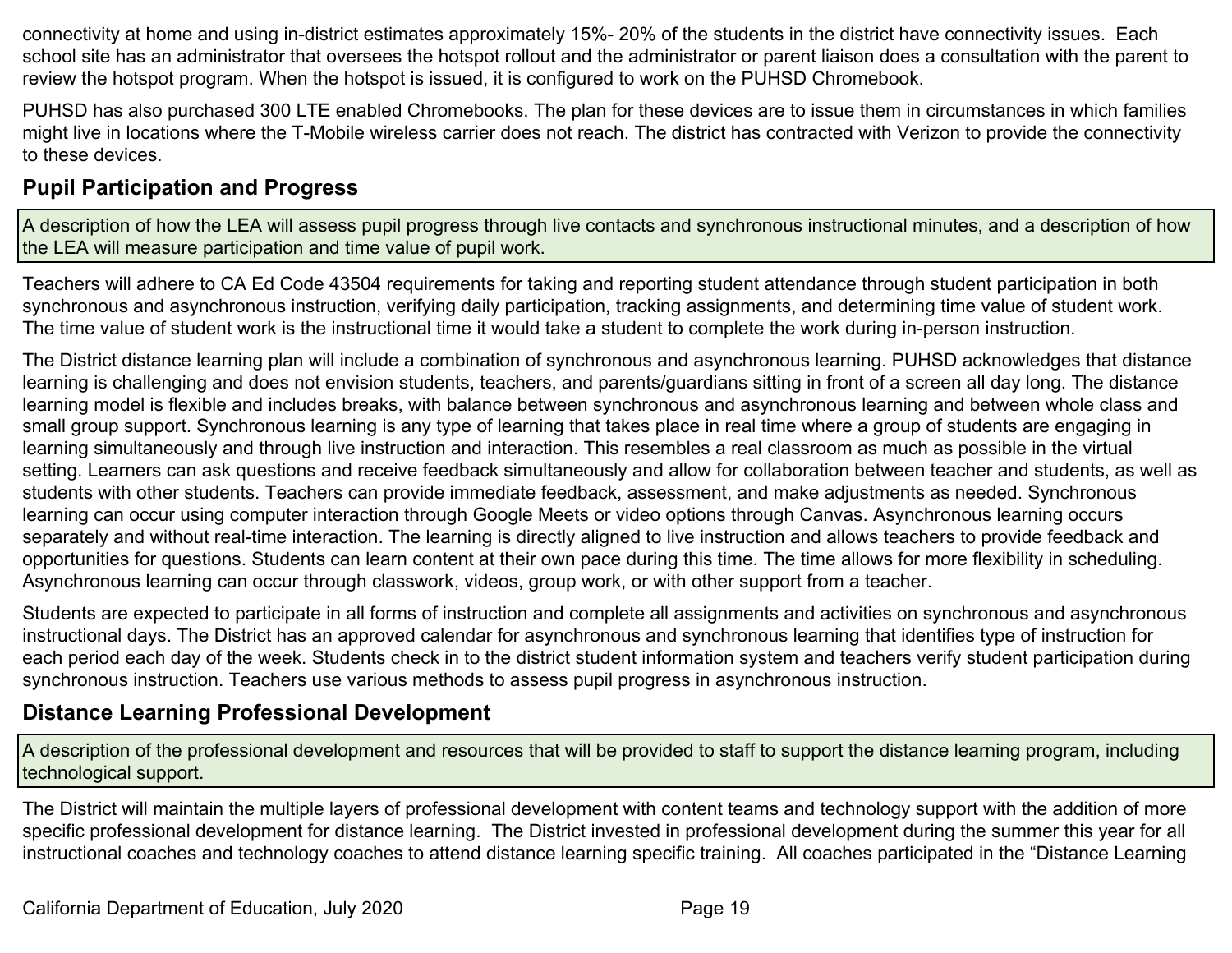Playbook" training through Corwin (Doug Fisher, Nancy Frey, and John Hattie). The focus is teaching for engagement and impact in the distance learning setting.

The professional development with all teachers to start the school year focused on two specific areas; "The First Days of School" and "Building Relationships" in the distance learning format. It was important that teachers were set up for success as the year began with students learning from the online setting. Following the start of the year, teachers will participate in district professional development each month focusing on an additional focus area from the Distance Learning Playbook, in addition to technology use and support training.

Individual Tech Support and Content Area Support is a strong focus during this time. District Technology Coaches and Instructional Coaches provide time slots for staff to receive additional support in developing the tools and resources (teacher webpages, Canvas, Google Classroom, Course Syllabus, lesson design and pacing) while developing their online courses. Time with the coaches can be scheduled with individual teachers or teams of teachers. This is done during collaborative team planning time/PLC time designated by the district through the bell schedule. Teachers are encouraged to collaborate with content teams and not work in isolation for the best opportunity to design lessons and share the workload. Every Friday, teachers have minimum days for professional development for content and technology opportunities.

For the English Learner population, various training will be provided to support English Learners during Distance Learning. Continued Instructional coaching will be provided by the District English Learner Instructional Teacher on Special Assignment (TOSA) as well as contracted structured coaching provided by the English 3D Instructional Coaching teams. Emphasis will be on how to support English Learners in a Distance Learning environment using the available and new resources within the English 3D Curriculum. Monthly training will continue for the English Learner Leadership taskforce and will focus on instructional support for teachers and students during distance learning. Designated ELD Teachers and counselors continue to work collaboratively during Professional Learning Communities and designated structured collaboration time every week.

Special Education has engaged in various training to support distance learning, each week the Director and Coordinator of Special Education met with all of the paraeducators in the district and conducted training in the following: navigating an IEP from A-Z, Behavior intervention: the who, what and how on supporting students through behavior, navigating Google and like resources to support students and addressing the needs of our students struggling with Autism. In addition, the Director of Special Education held weekly training's with the teachers supporting our students designated in our behavior programs including: center based instruction, social emotional curriculum, classroom management and expectations and referring students in and out of the behavior program. The Coordinator of Special Education held weekly training's with the moderate to severe teachers focusing on center based instruction, navigating the needs of moderate to severe disabilities in the virtual environment, curriculum support through Unique Learning System. All special education teachers were also trained in completing thorough IEP documents.

## **Staff Roles and Responsibilities**

A description of the new roles and responsibilities of affected staff as a result of COVID-19.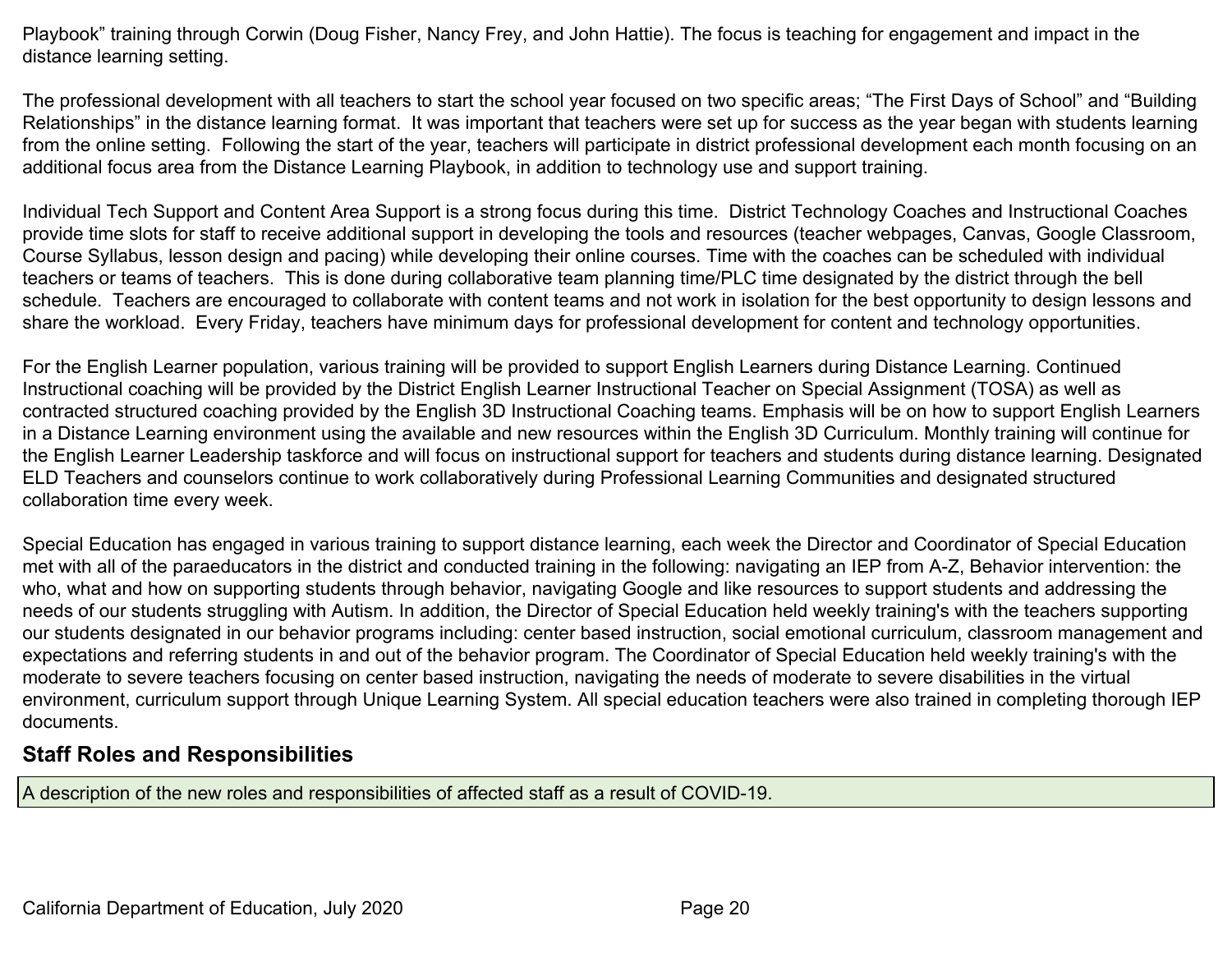COVID-19 and the resulting transition to a distance learning model have significantly impacted the roles and responsibilities of staff across the district. In some cases, new roles and responsibilities are still being defined (or refined) and will continue to evolve as the district prepares to reopen sites for in-person instruction. Following are the key changes to roles and responsibilities of staff.

**Central Office Administrators:** Develop and provide curricular, instructional, social-emotional, and professional learning resources and support; Support and provide human resources, business services, communication services and research and accountability services; Establish systems and structures to support virtual school-based leadership.

**Principals:** Ensure communication to all families is consistent between and among teachers; as appropriate, use established communication mediums to keep parents and students informed of system and school messages; Monitor emails and respond quickly; establish a schedule for teachers and school-based leadership teams, monitor feedback from ClassLink.

**Teachers:** follow synchronous and asynchronous schedules; use curricular resources with students using ClassLink or Google Classroom; provide feedback on student work.

**Special Education Teachers:** IEP teams are holding IEP meetings for every student in their caseload in obtaining parent participation addressing distance learning plans. Concurrently, Special Education Teachers supported by paraeducators are providing daily interaction with students. Special Education Teachers align content standards and IEP goals, objectives and accommodations in providing instruction through an online platform. In addition, Special Education Teachers are collaborating with General Education Teachers supporting students who are mainstreamed as determined by the IEP team. Special Education staff including related service providers, Paraeducators and Special Education Teachers are implementing the services noted in the students IEP and are participating in amendment, annual, initial and triennial IEP meetings.

**Paraeducators:** Will be working with students during synchronous and asynchronous virtual center based support. This will be conducted through guidance and direction of the classroom teacher/case carrier to perform tasks that are critical to support student educational progress. Paraeducators will address the accommodations, and/or modifications and focus on the agreed upon goals as determined by the IEP team. Paraeducators will be available via Chromebook or other devices for the duration of their workday; check emails and communicate regularly with staff including case carriers; and carry out other duties as assigned aligned to the job description.

**Student Support and Health Services Staff:** Actively model and support all required public health measures. Consult with Riverside County Public Health to verify all information. Provide guidance to school sites regarding cleaning and disinfecting. Coordinate district level response to any confirmed diagnoses or exposures to COVID.

#### **Attendance and Engagement**

Within the full-distance and any future hybrid models, teachers will be responsible for monitoring attendance and engagement using multiple measures. While in-person, a student's attendance is determined solely by their presence or absence during the assigned date/class. In distance learning, teachers will monitor student submission of assignments, presence within the learning management system, attendance at live, synchronous instruction, and other forms of contact determined at the site.

Attendance staff will be continuing all of their main functions, though specific roles within these functions are adapted to the distance learning context. Follow-up with teachers who are not documenting attendance/engagement will specify the multiple measures to be used, attendance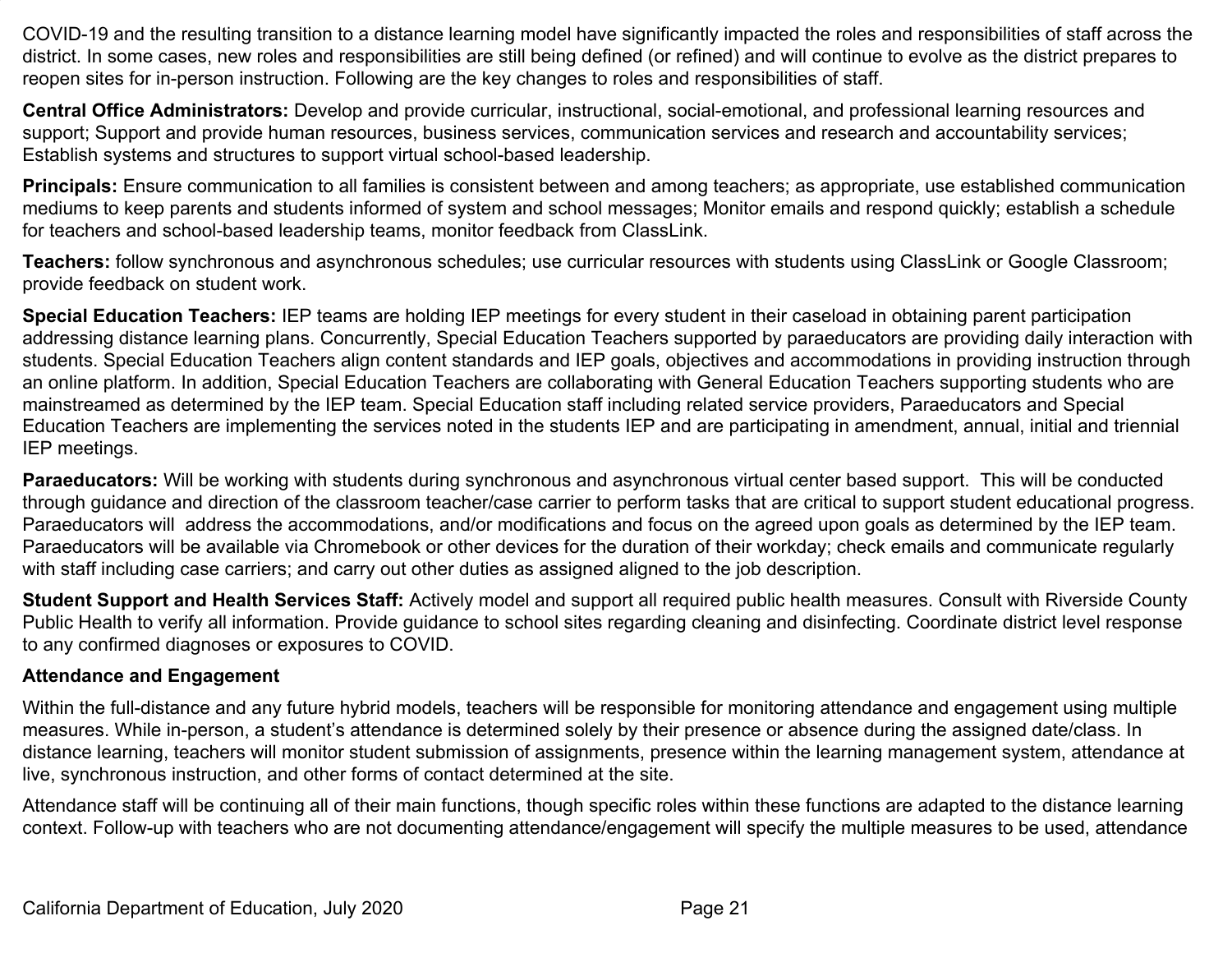coding/entry will reflect any structures developed to represent the nuances of the distance learning context, and outreach/intervention within the MTSS context will connect students and families to resources in a distanced model.

**Maintenance & Operations/Custodial Staff:** Actively model and support all required public health measures. Maintain a stock of personal protective equipment to ensure readiness - order additional supplies as needed. Enhanced cleaning and disinfection protocols at all school facilities including: routine disinfecting of all high-touch areas on a daily basis. Practice physical distancing including adjusting space capacities according to the public health guidelines. Continue to ensure all spaces have proper airflow/air exchange, proper operations of HVAC units, and frequent filter changes. Common areas will have sanitizer stations at each entry, create signage and/or markers to indicate the distance between students, and adjust capacity so it aligns with public health guidelines.

#### **Food Service Staff:**

Nutrition Services will ensure all necessary measures are taken place to abide by the CDC's recommendations for proper personal protective equipment, face coverings, and frequent hand washing. Nutrition Services Staff has also been trained on proper sanitation and hygiene etiquette to ensure all safety measures are taken. Each kitchen has been equipped with floor markers that maintain social distancing between nutrition services staff.

## **Supports for Pupils with Unique Needs**

A description of the additional supports the LEA will provide during distance learning to assist pupils with unique needs, including English learners, pupils with exceptional needs served across the full continuum of placements, pupils in foster care, and pupils who are experiencing homelessness.

Distance Learning support specific to **English Learners:**

All English Learners were administered online standards based diagnostic assessments in order to identify learning gaps and improve instruction during distance learning. The diagnostic assessments allow teachers to get instant feedback on non constructed response items and identify which standards students are struggling with so that they can develop their instructional plans accordingly and focus on the targeted standards. Constructed response items are then analyzed and scored by the teachers to get a better understanding of individual student performance. PUHSD is a 1:1 Chromebook district where teachers have received sufficient professional development on the online platforms specific to English Learners, these include but are not limited to: English 3D, Cengage EDGE, HMH Reading Inventory, Newsela, and the Read 180 student app. Teachers are also participating in the Leading Edge Certification for Online teaching, and the Distance Learning Playbook training from Corwin Press.

The English Learner Leadership Task Force includes a Full Time district level Title III English Learner TOSA, the Director of Learning Support Services, Literacy Coaches and EL Leads from each site, dedicated EL Counselors from each site, and an administrator from each school. This team meets formally every month with informal meetings in between to develop best practice instructional support for English Learners. With the transition to Distance Learning, the emphasis has been on supporting both teachers and English Learners in a Digital environment. Reduced Designated ELD class sizes (25:1) allow for additional student monitoring and interventions. Some of our teachers have been able to make personal contact with all of their families outside of class and help them navigate digital resources for all of their classes. Several years prior to the school closures, the district adopted a Newcomer Guidance course that supports the needs of Newcomer ELs in terms of Social Emotional, Digital Citizenship, and Academic/Study skills. District AVID Tutors provide structured but modified AVID Tutorials for students to support them with all of their classes. This is proving to be more necessary in a digital environment. The Educational Services department is

California Department of Education, July 2020 Page 22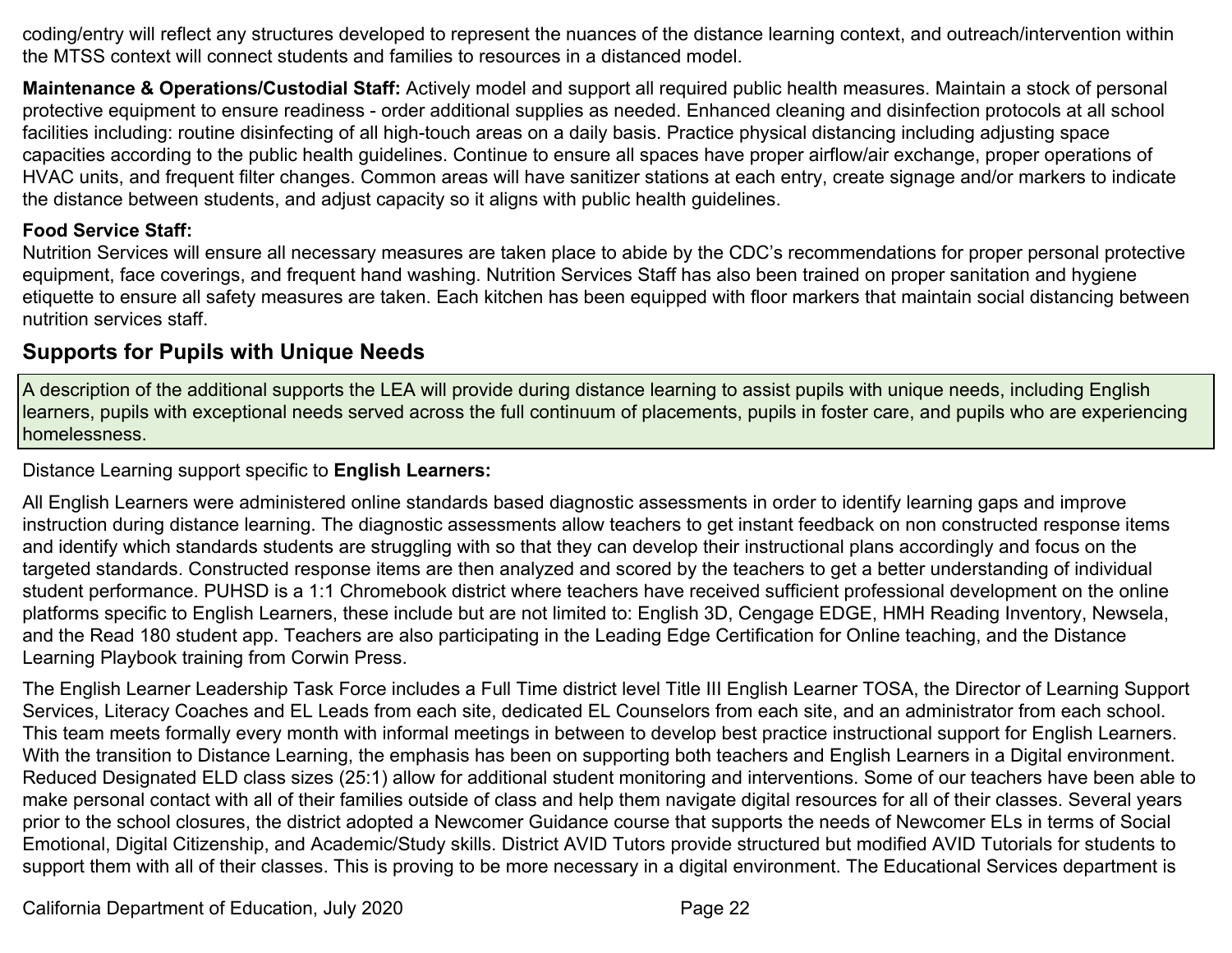also working in coordination with the IT department to identify Newcomer/Migrant students in need of HotSpot access. All students in the district are provided with a district issued Chromebook.

The English Learner Task Force is in the process of developing next steps in a Digital Environment to include follow up training and guidance with Online Standards Based Diagnostics and Data Analysis. Our District EL TOSA and site Literacy coaches are participating in the RCOE Remote Learning Guidance Task Force and ELA/ELD taskforce. We will continue Professional Development on Universal Design for Learning in Digital Environments, focused on access for all, flexible approaches, and identifying and removing barriers. The coaches have also created and continue to enhance instructional tutorials in Spanish for different platforms for students and families.

Distance Learning supports specific to **Students with Disabilities:**

The IEP teams are holding IEP meetings for every student in their caseload in obtaining parent participation addressing distance learning plans. Concurrently, Special Education Teachers supported by paraeducators are providing daily interaction with students. Special Education Teachers align content standards and IEP goals, objectives and accommodations in providing instruction through an online platform. In addition, Special Education Teachers are collaborating with General Education Teachers supporting students who are mainstreamed as determined by the IEP team. Special Education staff including related service providers, Paraeducators and Special Education Teachers are implementing the services noted in the students IEP and are participating in amendment, annual, initial and triennial IEP meetings.

Accommodations and modifications will be discussed by the IEP team in determining how these supports will be addressed and provided through distance learning.

Accommodations allow a student to complete the same assignment or test as other students, but with a change in the timing, formatting, setting, scheduling, response and/or presentation. **Accommodations do not alter in any significant way what the test or assignment measures**. For example completing odd or even problems of a given assignment.

Modifications are an adjustment to an assignment or a test that **changes the standard or what the test or assignment is supposed to measure.** For example in lieu of writing a response to a question our student selects a response from a field of multiple choice options.

Our related service professionals will provide virtual services as determined by the IEP team, which will include but are not limited to our Speech and Language Pathologists, Occupational Therapists, Educationally Related Mental Health Providers, Physical Therapist and Adapted Physical Education Specialist all to the extent possible.

If a student is unable to perform a function or activity safely in the home setting, without the supervision of trained therapists, various accommodations/ augmentations will be suggested by the professional to maintain student safety and support the needs of the student.

Teachers will utilize electronic platforms when available in assigning work so that students will be able to submit work electronically minimizing lapse time from scanning constraints. This will allow staff to monitor student progress, provide additional lessons if necessary and maintain data on student progress and benefit as well as adjust lessons as applicable to the needs of our students.

Our focus will incorporate a center based modality through a virtual platform. This will entail teachers and paraeducators providing virtual direct instruction and support. In addition to other means of communication (telephonic, email and virtual) staff will check in with students on an ongoing basis to address educational needs and benefits.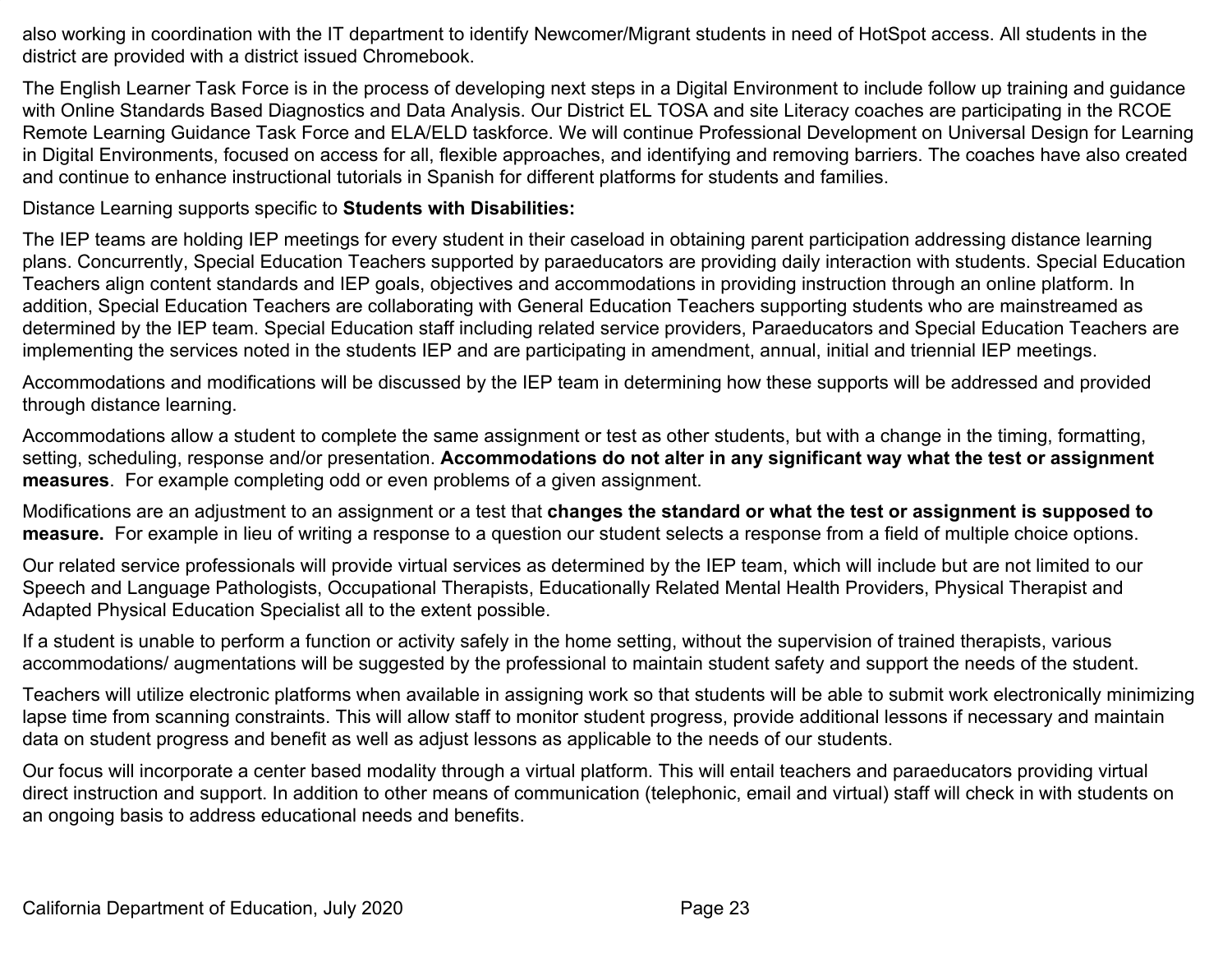Center based instruction incorporates grouping of students based on either educational need, subject matter or grade level instruction. Teachers will be able to provide distance learning instruction and paraeducators will follow up with students to address educational needs and benefits.

Distance Learning supports specific to **Foster Youth** will include:

- Foster Youth 1:1 Initiative. Every foster youth in our schools will be assigned a personal mentor/coach.
- This will be a caring adult to check in with them every two weeks to talk with them, support them, and ultimately advocate for them if they are struggling in any way
- Bi-Weekly check-ins with students and foster parents via phone, zoom, and e-mail.
- Monitoring of attendance/engagement and communication with teachers and administrators when needed.
- Referrals to both district and community agencies for additional support/resources as needed.
- Online tutoring services will be offered to eligible foster youth.
- Collaboration with Student Hearing and Placement and Special Education offices so that any new youth entering the district are placed in the appropriate school in a timely manner.

Distance Learning supports specific to **Homeless Youth** will include:

- Coordination & communication with shelters to engage students in distance learning.
- Coordination & communication with homeless agencies to make them aware of PUHSD Homeless Services.
- Contact with parents/students to determine if they have special or unmet needs for accessing distance learning and address their technology needs, including provision of Wi-Fi hotspots on a case-by-case basis.
- Communication with schools/teachers & parents/students to locate 'missing' students or students who are not engaged in distance learning, and identification of special needs or services.
- Coordination with parents/students & schools as necessary for optional distance learning delivery of assignment materials and provision of necessary school supplies.
- Provision of community resource information for parents/students, such as shelter, housing, food, clothing, health, COVID resources, etc. and refer parents/students to appropriate community agencies and/or district departments/services when educational, health, or welfare needs are identified.
- Coordination with County LEA Homeless Liaisons to provide continuity of educational services as students transfer.
- We have recruited social work Interns this year. One is specifically assigned to support Foster and Homeless students.
- The first priority will be to contact those with precarious shelter and provide linkage resources to food banks, clothing, county programs, and medical support. A sincere attempt will be made to locate each student and provide each one a backpack and school supplies.
- Online tutoring services will be offered to Homeless students.

## **Actions Related to the Distance Learning Program**

| Description                                                                                                      | <b>Total Funds</b> | Contributing |
|------------------------------------------------------------------------------------------------------------------|--------------------|--------------|
| Provide access for all teaching staff to the Learning Management System: CANVAS and Google Classroom,<br>G-Suite |                    | Yes          |
|                                                                                                                  |                    |              |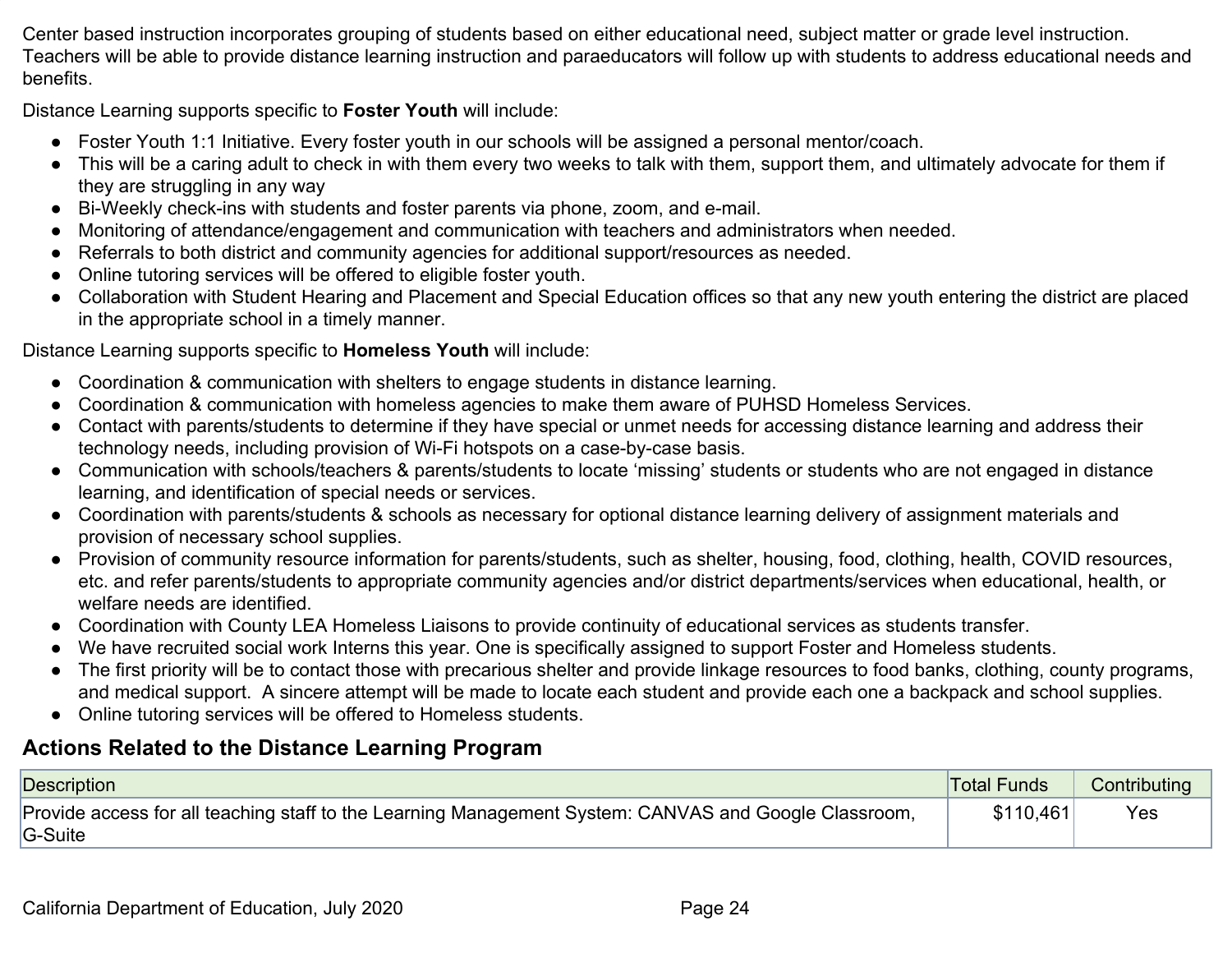| Provide devices and connectivity to all students including Chromebooks, Interactive Tablets, Monitors, Laptops,<br>power cords and adapters, and WiFi Hotspots                          | \$3,005,129 | Yes        |
|-----------------------------------------------------------------------------------------------------------------------------------------------------------------------------------------|-------------|------------|
| Increased hardware and software upgrades                                                                                                                                                | \$59,951    | Yes        |
| Professional Development: Distance Learning Playbook, RCOE Google Camp, Leading Edge Flex Online<br>Certification (RCOE)                                                                | \$42,079    | <b>Yes</b> |
| Instructional materials and supplies to address virtual learning platforms: eBooks, online resources to support<br>READ 180, EDGE, English 3D, System 44, MS Science, software licenses | \$717,860   | <b>Yes</b> |
| AVID tutors to provide academic support for students in AVID and Newcomers classes                                                                                                      | \$250,000   | Yes        |
| Class size reduction for English Learner                                                                                                                                                | \$850,000   | Yes        |
| Instructional support: Academic Coaches (6), Technology TOSAs (4), ELA/Math TOSAs (2)                                                                                                   | \$1,966,291 | Yes        |
| Technology support: Tech III (10), System Analyst (1)                                                                                                                                   | \$851,728   | Yes        |
| Counseling support: High School Counselors, College & Career Counselors                                                                                                                 | \$1,438,103 | Yes        |
| Hazard pay for Classified staff working to maintain clean and sanitized facilities                                                                                                      | \$196,097   | <b>No</b>  |

## **Pupil Learning Loss**

A description of how the LEA will address pupil learning loss that results from COVID-19 during the 2019–2020 and 2020–21 school years, including how the LEA will assess pupils to measure learning status, particularly in the areas of English language arts, English language development, and mathematics.

English, ELD, and Mathematics teachers administered online standards based diagnostic assessments using iO Education/Illuminate in order to identify learning gaps and improve instruction during distance learning. We have used this program for several years and teachers have had several professional development opportunities on assessment administration, data analytics, and monitoring student learning. The diagnostic assessments allow teachers to get instant feedback on non constructed response items and identify which standards students are struggling with so that they can develop their instructional plans accordingly and focus on the targeted standards. Constructed response items are then analyzed and scored by the teachers to get a better understanding of individual student performance. Since we were a 1:1 Chromebook district prior to the school closures, teachers regularly administer online assessments using iO Education/Illuminate, the Smarter Balanced Interim Assessment Blocks, Pearson Online Curriculum assessments, and the Canvas Learning Management System for formative assessments. Districtwide assessments are typically every 4 to 6 weeks with department/site based assessments in between. District assessments are based on the standards and similar to the SBAC IABs where teachers analyze student achievement data by question and standard. The district assessment system can be applied in a Distance Learning, Traditional, or Hybrid Instructional setting with no additional configuration or set up required and can easily be adjusted should the instructional delivery model change.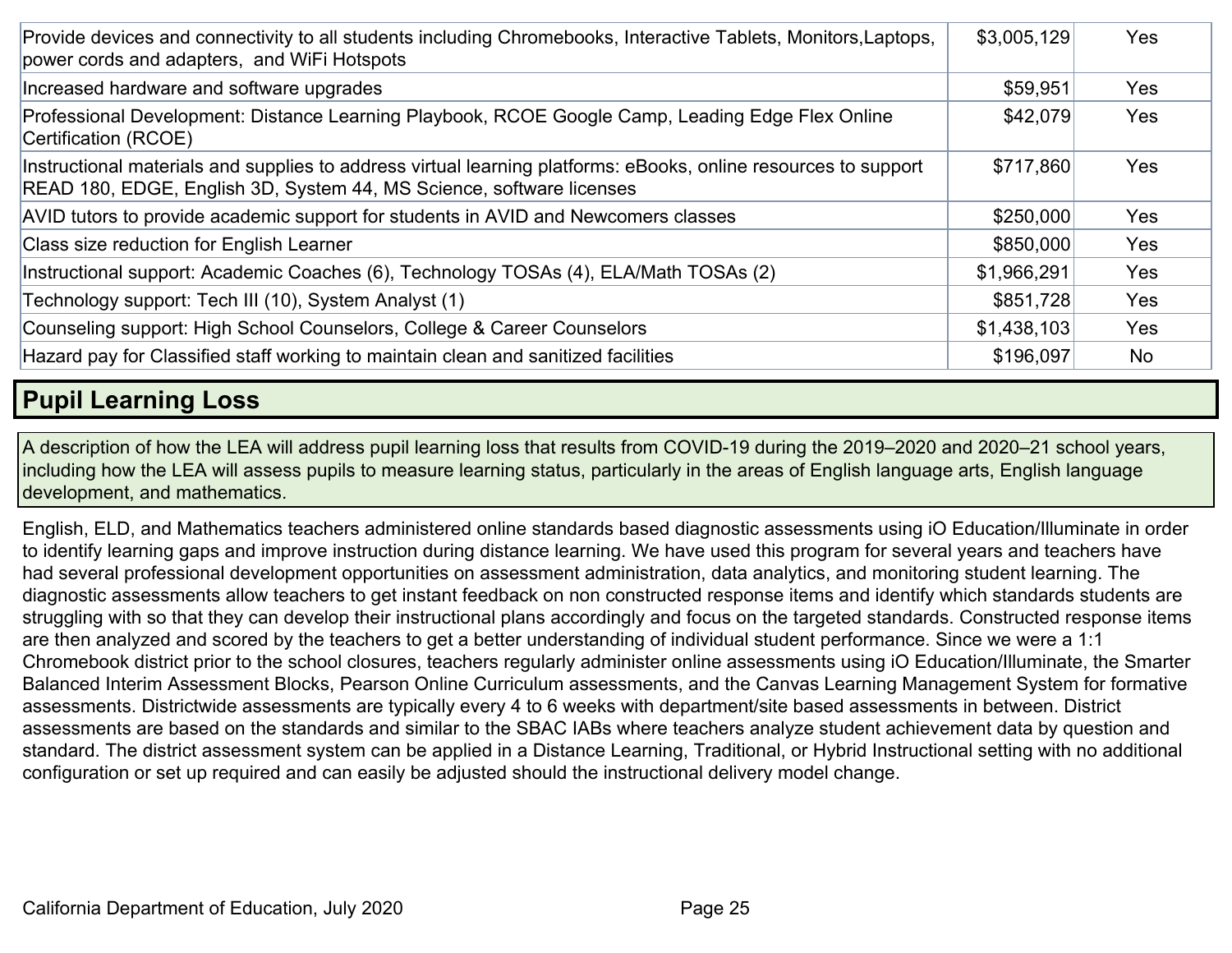## **Pupil Learning Loss Strategies**

A description of the actions and strategies the LEA will use to address learning loss and accelerate learning progress for pupils, as needed, including how these strategies differ for pupils who are English learners; low-income; foster youth; pupils with exceptional needs; and pupils experiencing homelessness.

#### **Actions and strategies addressing learning loss and accelerated learning progress for English Learners:**

The Director of Learning Support services and the district English Learner (EL) Instructional Teacher On Special Assignment (TOSA) have provided online training for teachers, counselors, and administrators via virtual English Learner Leadership training. These trainings focus on regulatory items to ensure compliance for ELs as well as instructional supports and the opportunities for school leadership teams to share best practices given the current situation. Teachers are also meeting virtually via Google Hangouts for Professional Learning Communities on Fridays to share lesson plans, resources, and instructional strategies that support ELs, foster youth, and low income students. Counselors are available via phone or Google Hangouts to help students navigate Distance Learning and have provided additional guidance for families during the physical school closures. The Perris Union High School District's Scholar Plus program provides 1:1 Chromebook access to all students including English Learners, Foster Youth, and Low Income students. All teachers have the ability to check out district laptops and the district has partnered with Human IT to help support the aforementioned student groups with discounted internet services and technical support at home. Designated ELD instructional platforms allow students access to online curriculum including English 3D and National Geographic EDGE. The district already provided supplemental instructional resources such as Rosetta Stone for Newcomer ELs and NewsELA to specifically support ELs, Foster Youth, and low-income students to improve reading comprehension specifically with Informational Text and these resources are available to students at home.

Each site has a dedicated Literacy Coach/English Learner Teacher Lead that monitors students in the EL Program, coaches teachers on best practice instructional strategies such as identifying clear language objectives, success criteria, and formative assessment and interventions. The TOSAs continue to offer professional development for teachers from the Digital Learning Playbook. Teachers are in the process of receiving training from Houghton Mifflin Hartcourt Instructional coaches for Distance Learning Instructional strategies in a Distance Learning Environment. Teachers are using Essential Routines including partner and group interactions in a digital environment, productive partnering, response frames, monitoring tasks, and the Daily Do Now

EL students have directly benefited from the district developed Academic Guidance Course with the intent to support Newcomer English Learners in all academic courses. Newcomer sections are supported by AVID Tutors who work with students two times a week by providing tutorial sessions for students following the AVID tutorial model. Bilingual teachers provide additional support for students in adapting to secondary schooling in the US. Study skills, organization, and social emotional strategies are addressed. The district also contracted with a private tutoring company to provide 24/7 online tutoring in both English and Spanish in all subject areas.

## **Actions and strategies addressing learning loss and accelerated learning progress for Students with Disabilities:**

Special education teachers have adopted a center based instruction modality to assist students in small groups based on need and/or subject matter focused on small group instruction. This will allow teachers to provide individualized attention and support to address the goals determined by the IEP team and the standards determined by the state. A center based model will provide individualized instruction to focus on a layered level of support from the teacher to the paraeducator and peer for our students to have access to the curriculum and lessen the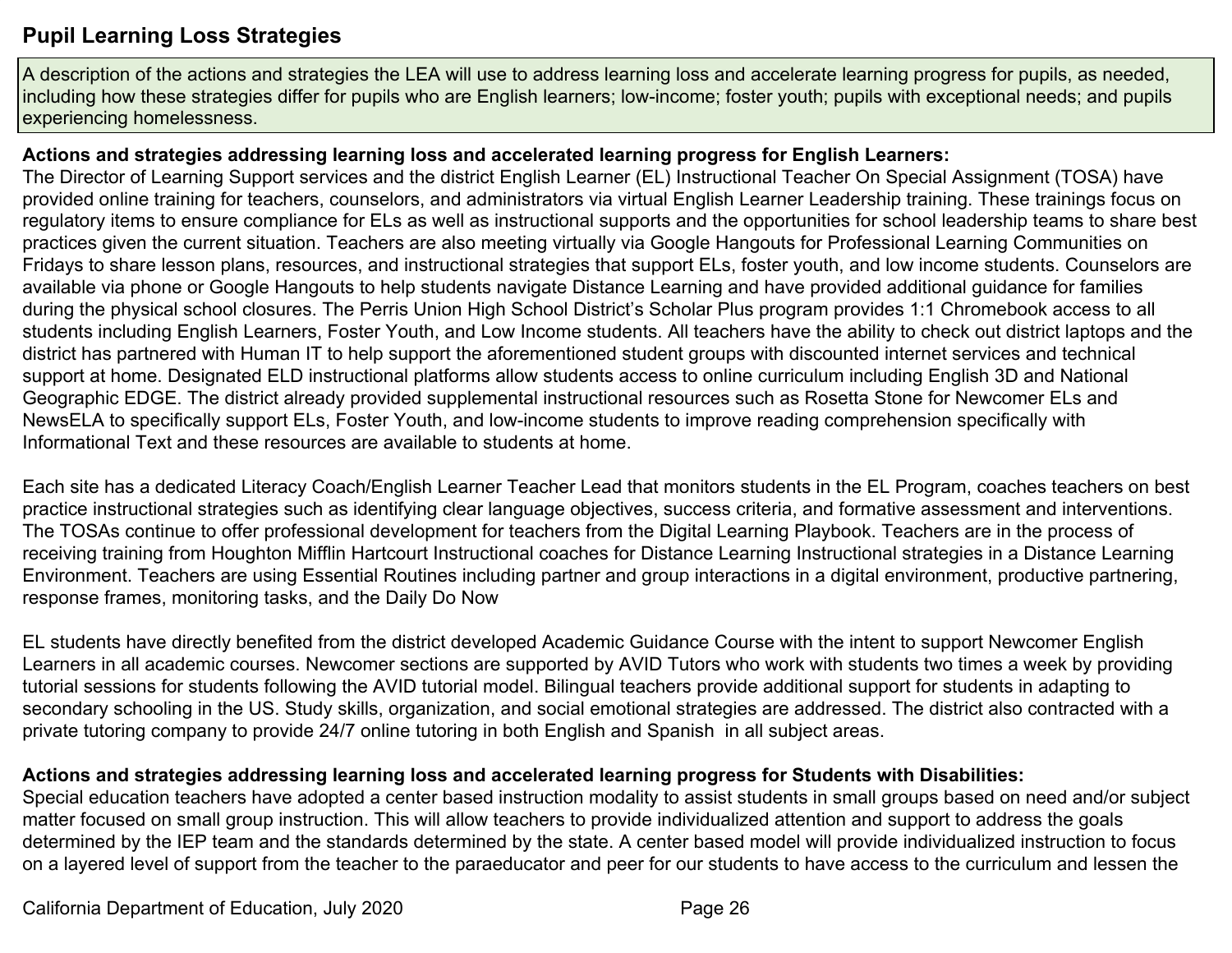academic gap for our students while providing the individualized attention with core content standards. In addition, this year our district opened a social emotional academic support (SEAS) classroom at each comprehensive school site to support our students who are struggling with social, emotional and/or behavioral constraints that are interfering with the students ability to benefit from their education. This allows students to be educated at their home schools instead of crossing attendance boundaries while staying with their peers to build on their social skill relationships. In the SEAS program every student will have an educationally related mental health assessment to determine the level of individualized support provided by a mental health provider and a functional behavior analysis to address the necessary environmental, curriculum and support to address the maladaptive behaviors and reactive strategies in case the primary supports are not effective. Our moderate to severe classrooms have access to the SANDI to assess the needs of the student and determine individualized targets to support the student. The district also adopted the Unique Learning Suites curriculum for our moderate to severe programs to focus on addressing state standards modified to the individualized needs of our students based on the results of the SANDI.

#### **Actions and strategies addressing learning loss and accelerated learning progress for Low Income Students:**

COVID-19 school closure also had a profound impact on the learning of low-income students. Approximately 72.7% of PUHSD students are identified as coming from low-income homes. PUHSD recognizes that students who are from low-income families will likely have less access to technology that will be essential in the remote learning settings associated with the 2020-21 school year. PUHSD staff are working to proactively reach out to families to make sure that they have the devices (Chromebooks and/or Hot Spots) needed to participate in remote learning. As is the case for our English learners, students with reading deficiencies from low-income homes will be prioritized for supplemental reading intervention provided by the site intervention team via small group instruction. Additional strategies to mitigate learning loss for students include access to a designated teacher for one-to-one academic support every Friday and 24/7 online tutoring services in all content areas and offered in English and Spanish via live chat with a tutor trained in the socratic method. Throughout the year, PUHSD will closely monitor the progress of our students from low-income homes utilizing multiple sources of data including pre-assessments integrated into each lesson, other curriculum-based assessments, and district-created assessments. Our goal will be to accelerate learning so that no learning loss is present by the end of the 2020-21 school year.

**Actions and strategies addressing learning loss for Foster Youth and Homeless Students:** All actions and strategies are first directed at improving outcomes for Low-income, Foster Youth and Homeless students. Technology and access to extend learning beyond the school building and day are ensured by providing a device to each student and Wi-Fi access to families without connectivity to ensure more equitable access to learning, no matter the place or time of day. PUHSD serves a very small number of students that reside in foster care (87 students) and 709 students experiencing homelessness. The Pupil Services Department is able to provide a very high level of support for these students and their families. Pupil Services and site Administrative teams track the academic achievement, attendance, and social emotional progress of these students. The teams connect with these students' classroom teacher(s) on a regular basis, connect students with PUHSD counselors and Social Worker interns, and help connect students and their families with support from outside agencies through CareSolace as needed. PUHSD will ensure that these students have access to Chromebooks, hot-spots, and any other instructional materials needed to ensure they have everything needed to succeed. PUHSD staff will conduct a needs assessment upon students enrolling or starting the school year, will work to connect with these students, and will keep detailed records of their contacts with the students - as well as the supports that are being provided. Students identified as living in foster care or experiencing homelessness will be prioritized for academic and social-emotional intervention. In the event that a foster youth or homeless student is also identified as an English learner with "emerging level" English language skills, they will be prioritized for frequent ELD support. Our goal will be to accelerate learning so that no learning loss is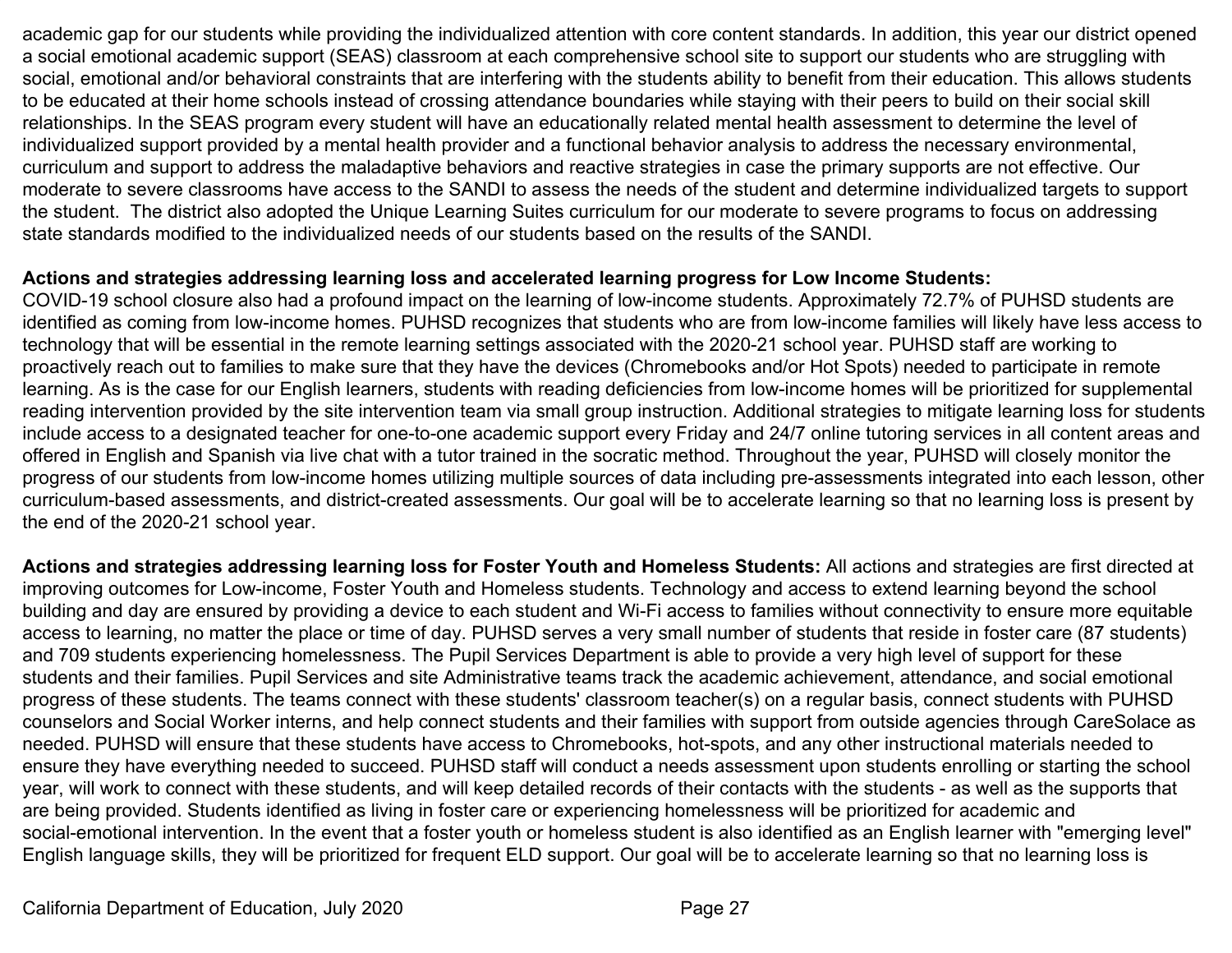present by the end of the 2020-21 school year. Strategies for Foster Youth include bi-weekly check-ins with students and their foster parents via phone, zoom, and e-mail. As well as providing every foster youth in our schools will be assigned a personal mentor/coach. Additional strategies to mitigate learning loss for Foster Youth and Homeless students include access to a designated teacher for one-to-one academic support every Friday and 24/7 online tutoring services in all content areas and offered in English and Spanish via live chat with a tutor trained in the socratic method.

## **Effectiveness of Implemented Pupil Learning Loss Strategies**

A description of how the effectiveness of the services or supports provided to address learning loss will be measured.

The effectiveness of the services provided to students will be measured through teacher created grade level assessments, diagnostic assessments, common assessments, district created benchmarks and the use of state Interim Assessments (IABs) have and will be administered. In addition to formative and summative assessment data, academic grades will also be reviewed against historical achievement to inform the overall picture of student progress.

Data will be analyzed using the Professional Learning Community (PLC) model where teacher colleagues work in collaborative groups and reflect on data with a focus on student learning. PLC groups will also discuss and strategize effective strategies to close the learning gaps among various students and student groups; including foster youth, English Language Learners, and low income students. Teachers will then be able to provide appropriate strategies and interventions to close the learning loss gaps that have occurred due to COVID-19 school closures.

## **Actions to Address Pupil Learning Loss**

| Description                                                                                                                    | Total Funds | Contributing |
|--------------------------------------------------------------------------------------------------------------------------------|-------------|--------------|
| Increase access to IO assessment Management System that supports interim and benchmark assessments                             | \$84,000    | Yes          |
| Consultant Contract: Paper Co online tutoring services principally directed to English Learners, Homeless, and<br>Foster Youth | \$186,533   | Yes          |
| Intervention and student support services: summer school, credit recovery, Saturday school                                     | \$185,000   | Yes          |

## **Mental Health and Social and Emotional Well-Being**

A description of how the LEA will monitor and support mental health and social and emotional well-being of pupils and staff during the school year, including the professional development and resources that will be provided to pupils and staff to address trauma and other impacts of COVID-19 on the school community.

The district has created a one stop Website that outlines student and family resources to respond to mental health needs.

The district has partnered with CareSolace that is an advocacy agency to assist families and staff in locating and utilizing mental health services.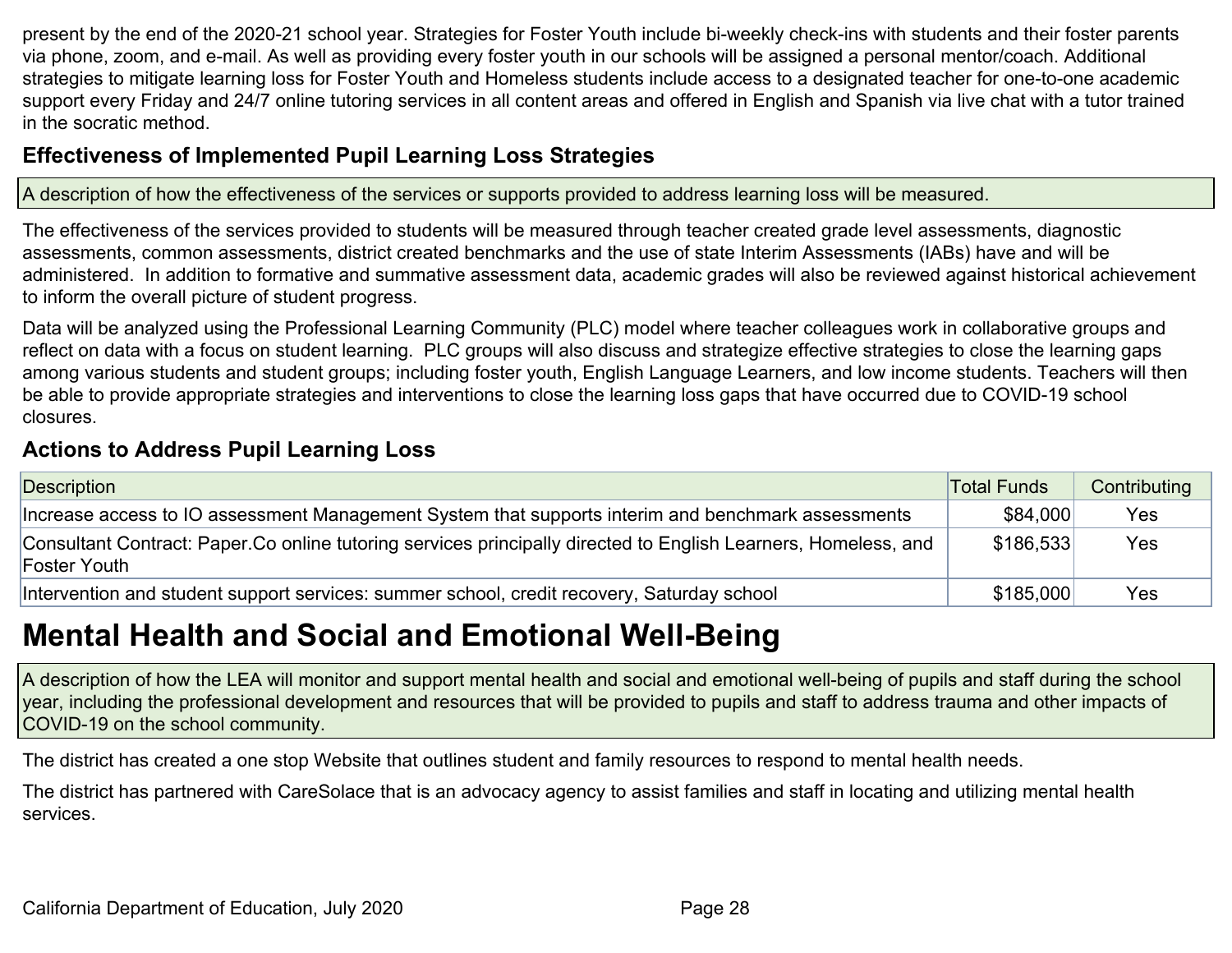The district has formed a partnership with an online counseling platform, RippleEffects, that is accessible 24/7 for students to explore mental health concerns and guides them to reach out to their counselors or administrators for additional help or services.

The district has developed a Crisis Response Protocol for students expressing self harm in a virtual setting and created a training video to guide all district staff in the new protocol.

The district has provided professional learning opportunities that are designed to build and expand staff capacity to implement SEL practices. This work incorporates new content from The Distance Learning Playbook by Fisher, Frey, and Hattie.

The district is in partnership with local universities including Cal Baptist University and Cal State San Marcos University School of Social Work. Both universities have provided the district interns to support all of our students. Our Directors of Pupil Services and Special Education have developed a referral process for parents, teachers and staff to refer a student to a social work intern who is supervised by our Director of Special Education who is also a licensed marriage and family therapist and credentialed school psychologist.

The Director of Special Education has developed a curriculum in the area of anger management, motivation, empathy, grief, social skills, self-advocacy and empowerment in which the interns will utilize when running groups. Interns will also provide individual, family and linkage support.

The district has established a weekly check in with students every Friday where a teacher meets with one class for academic and emotional support. This is not a specific academic course, but rather an engagement session. District counselors regularly check in with students on their caseloads to support the social and emotional well-being. In addition, the district is developing surveys to monitor social emotional wellness and school connectedness. The surveys will be used to drive social emotional support curriculum and support by identifying areas of need.

The district has regularly sent out flyers and email reminders to update employees regarding the Employee Assistance Program which offers mental health support benefits. Staff members have been surveyed numerous times after professional development sessions to gauge the success of the training and to inquire other areas of needed support. Staff members who are struggling with personal or family hardship under distance work have been invited to have one on one meetings with human resources in order to develop accommodations and support. We have also extended our contract with CareSolace which includes online support, resources, and referrals as well as the mental health support system to employees.

## **Pupil and Family Engagement and Outreach**

A description of pupil engagement and outreach, including the procedures for tiered reengagement strategies for pupils who are absent from distance learning and how the LEA will provide outreach to pupils and their parents or guardians, including in languages other than English, when pupils are not meeting compulsory education requirements, or if the LEA determines the pupil is not engaging in instruction and is at risk of learning loss.

Attendance and engagement in schools are paramount for academic success. A meaningful connection to friends, caring adults, engaging subject matter and activities in class is at the core of what our students need to learn and thrive in any learning model. This will be true regardless of what school looks like as students and staff return this fall. PUHSD does not only want students to be present or "logged in," we want them to be engaged: interacting, thinking and connecting. The district has created a plan to monitor student attendance and engagement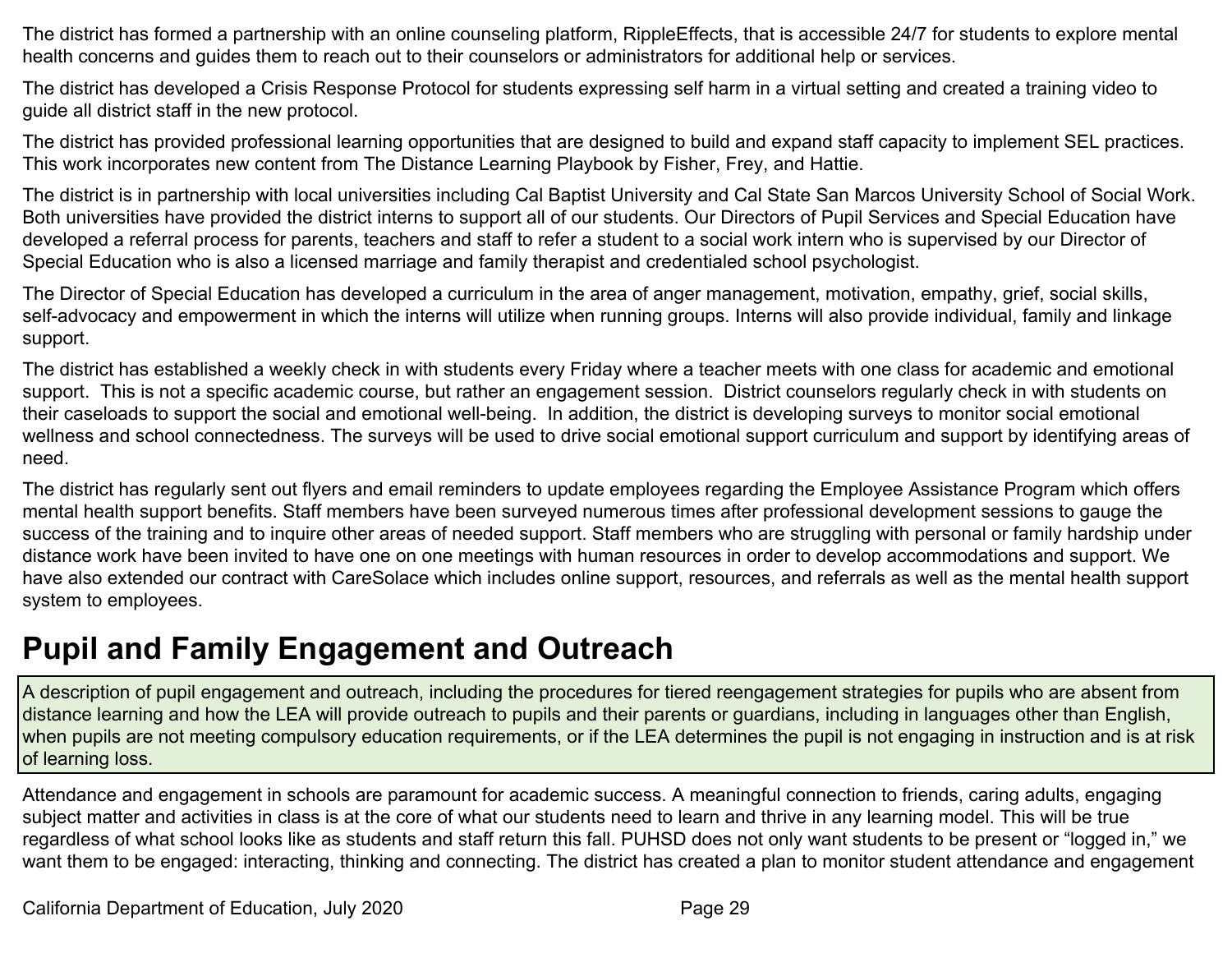and provide support to students, families and school sites when needed.

PUHSD has an expectation for each stakeholder group for attendance and engagement that include:

- **Students and families:** Attend/engage daily with their teacher and report absences for ANY school day to the school.
- **Teachers:** Document attendance/engagement every school day for each scheduled class period, regardless of the instructional model.
- **Attendance Staff:** Monitor attendance/engagement, work with teachers and families, and provide tiered interventions when necessary.
- **Administrators:** Ensure that attendance/engagement is being documented as required, work with teachers and families, and provide tiered interventions when necessary with the support of the Attendance Office.

PUHSD will implement the following tiered procedures for re-engagement and monitoring of students who are absent from distance learning for more than three days or 60% of the instructional days in a school week.

#### **PUHSD Foundational Supports:**

- PUHSD has worked hard to help all students access equipment and connectivity. We are a 1-1 district. Every student has been issued a chromebook and has assistance to through our technology department ensure they are connected. PUHSD created an advisory period every Friday where teachers meet with one class of students to listen and support.
- PUHSD created both a synchronous and asynchronous schedule to assist all students to have regular classes at a scheduled time.
- All students have access to a 24/7 tutoring support system.
- All teachers were trained prior to the start of distance learning in student engagement strategies. These training sessions were based on strategies provided in The Distance Learning Playbook by Fisher, Frey and Hattie.

#### **Tier 1 Universal Prevention:**

Assistant Principals over attendance run a weekly report for absent and/or non participating students. Students who have missed three or more consecutive days receive a phone call to offer interventions and supports before students fall into the chronically absent range. In addition, PUHSD provides informational postcards regularly to inspire students to attend. Given distance learning an initial push was made to contact any student who failed to show up to school as expected in the first two weeks. An effort was made to contact every no show student personally by phone. A script was created for those reaching out, which offered interventions and support particularly to discover if students were struggling with connectivity.

#### **Tier 2 Early Intervention:**

Assistant principals and attendance clerks continue to run 3 day absence reports and personally contact students by phone. The names of students that cannot be reached by phone are provided to the district and attendance specialists make continuous calls to reach families. If those calls are unsuccessful for three attempts, at different times of the day, then the specialists will make a home visit using appropriate social distancing measures. Specialists are advised to stay at least six feet from the door and to leave documentation to be read by the family.

#### **Tier 3- Intensive Intervention:**

Pupil Services sends letters home. Letters are sent at 18 period absences, 36 period absences and 54 period absences.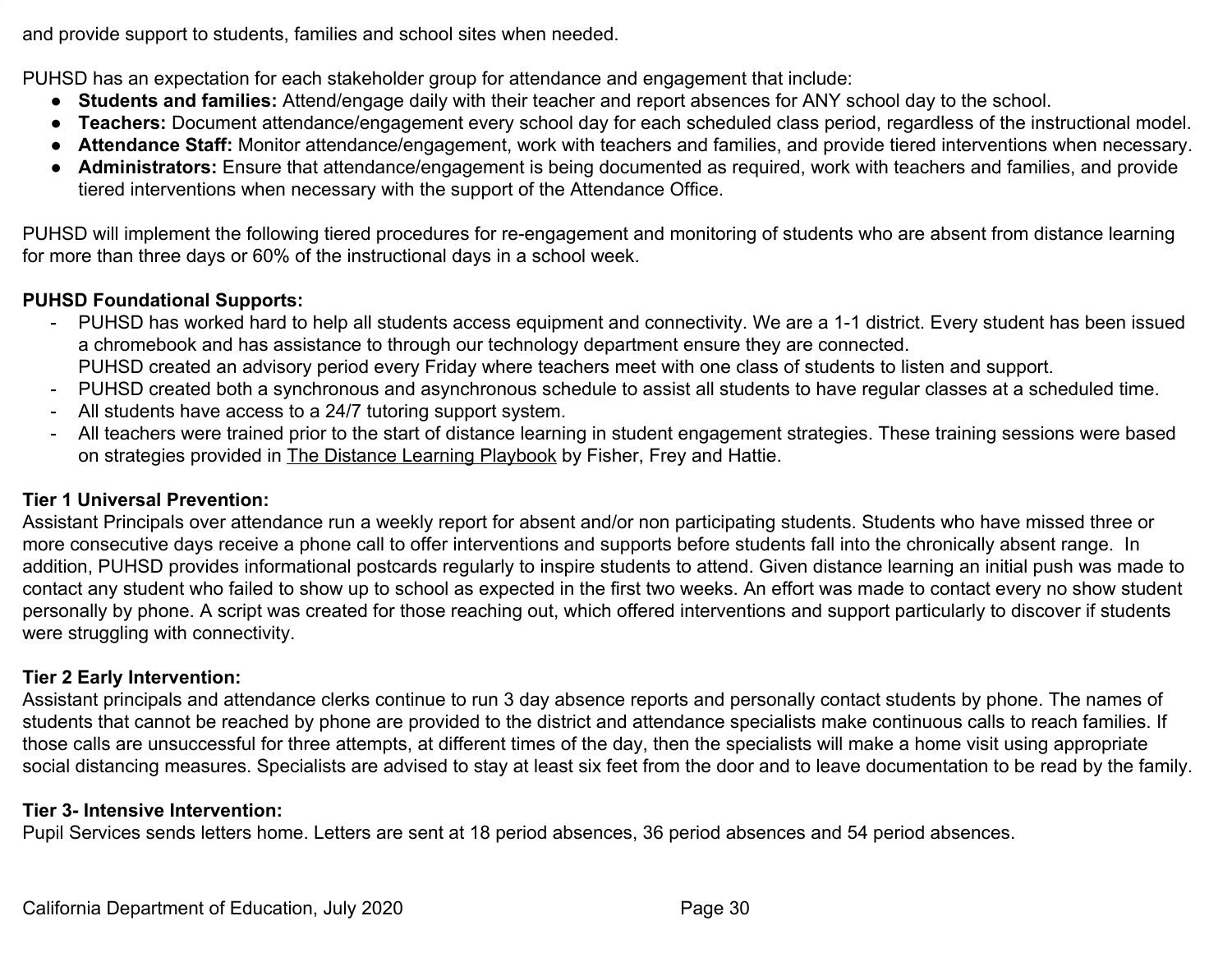Students that are found to be chronically absent, 10% or more absenteeism, after the first six weeks will be invited to a virtual School Attendance Review Team (SART) meeting to be conducted via phone or a virtual venue by the school site. After the SART meeting students will be monitored and any student who continues to be chronically absent will be invited by Pupil Services to attend a formal SARB hearing to listen to the plight of individual families and offer support.

## **PUHSD Family Engagement:**

To ensure that our parents are prepared for Distance Learning and the importance of daily participation and attendance, PUHSD will be creating virtual workshops and informational videos in both English and Spanish that will teach parents how to navigate the online learning platforms used by teachers. PUHSD will utilize all social media platforms, PeachJar, Blackboard, and district and school websites to disseminate all pertinent information in both English and Spanish language.

# **School Nutrition**

A description of how the LEA will provide nutritionally adequate meals for all pupils, including those students who are eligible for free or reduced-price meals, when pupils are participating in both in-person instruction and distance learning, as applicable.

During the school closures that began in March, Nutrition Services had implemented procedures that allowed for safe and effective grab and go meal service. Procedures were followed based upon the CDC's recommendations for cloth face coverings, proper hand hygiene and six feet of social distancing. The grab and go meal service that was implemented, allowed for students and families the opportunity to pick up meals through curb side or walk-up service which would lessen the amount of exposure to both the Nutrition Services staff and families picking up the grab and go meals.

With the new school year beginning under a full Distance Learning Model, Nutrition Services, from the direction of the United States Department of Agriculture and the California Department of Education, will be operating under the Seamless Summer Option (SSO) which allows meals to be provided free to children 18 years of age and under. The Seamless Summer Option is an extension of the USDA's meal waiver that was first available to School Foodservice Authorities when the COVID-19 pandemic first began in March. The extension of the SSO meal waiver will be provided until December 31, 2020. Grab and Go meals will consist of five days of breakfast and five days of lunch. Meals will also be provided with a variety of fruits, vegetables, milk and juice. Students do not need to be present to pick up their grab and go meals. All meals provided, meet the nutritional guidelines set forth by the USDA and the CDE to make for a full reimbursable meal.

Meal applications will continue to be collected during the school year to determine student meal eligibility for Free or Reduced priced meals.

Once PUHSD moves into a blended learning program, the Nutrition Services Department will continue to provide breakfast and lunch for students who are attending both in person and the online distance learning model through grab and go meals. Nutrition Services will continue to abide by all CDC guidelines for cloth face coverings, proper hand hygiene and six feet of social distancing. Grab and go meals will be provided through the same procedure for curbside or walk-up service for either blended or online learners. During the blended learning model, students who are on campus will be allowed to pick up a week's worth of meals through the student cafeteria. The cafeteria will continue to provide procedures that would limit the amount of exposure between the student and staff. A limited amount of students and staff will be allowed in one area at a time. Proper sanitation will be followed during and after meal service through the cafeteria. All meals provided will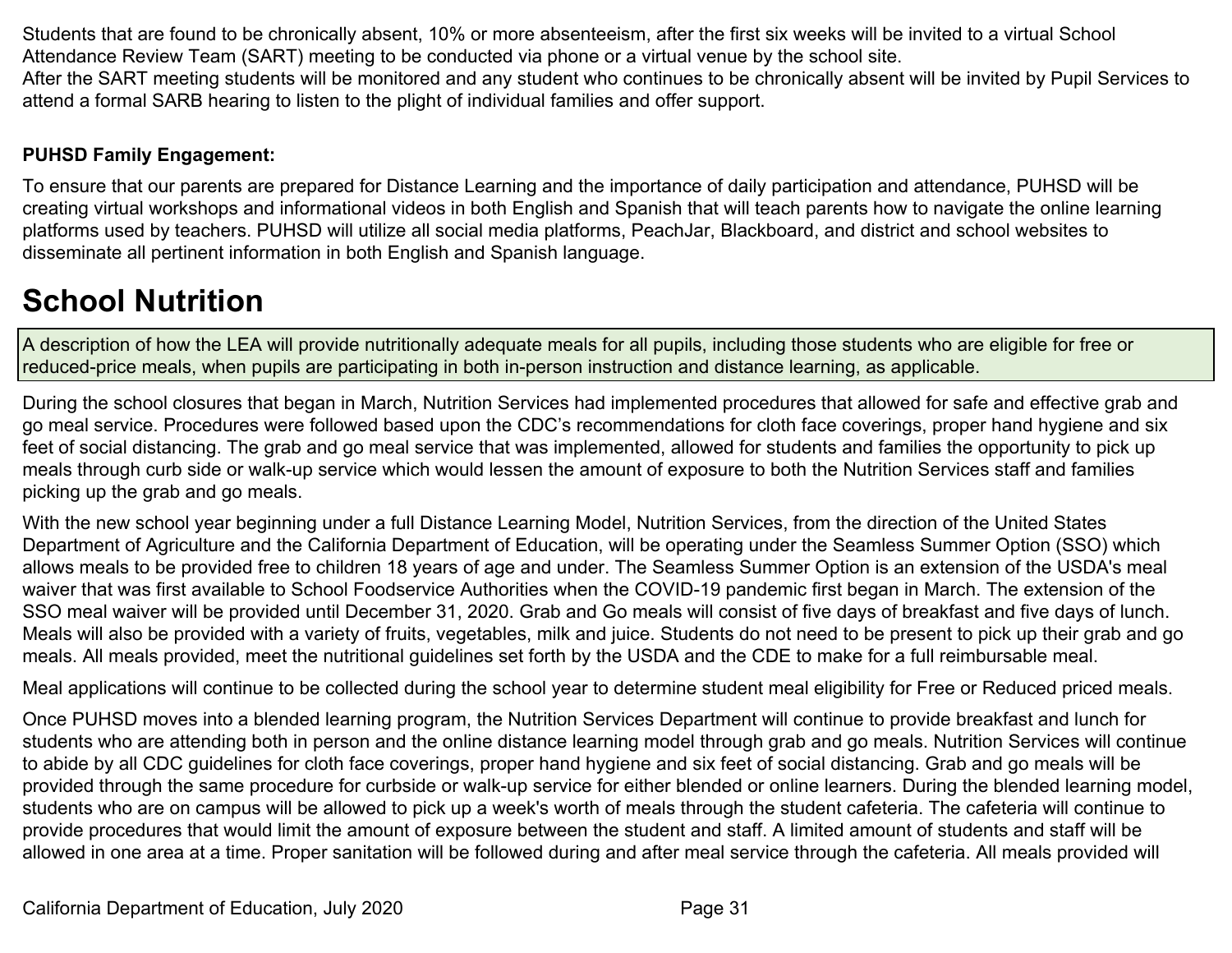continue to meet the nutritional guidelines set forth by the USDA and the CDE to make for a full reimbursable meal. Student meals will be reimbursed according to the students meal eligibility status during the blended learning model dependent upon the extension of the SSO meal waiver. Cash transactions will not be taking place within any of the school sites cafeterias and only online payment accounts using MySchoolBucks.com will be allowed.

PUHSD is currently working with GoldStar Foods to incorporate a Farm to Family Food Box which would provide families with additional food items to take home to their families. Boxes may content bulk meats, fresh fruits, fresh vegetables, and dairy items.

## **Additional Actions to Implement the Learning Continuity Plan**

| Section                                              | <b>Description</b>                                                                                                                | <b>Total Funds</b> | Contributing |
|------------------------------------------------------|-----------------------------------------------------------------------------------------------------------------------------------|--------------------|--------------|
| Mental Health and Social and Emotional<br>Well-Being | Blue Water, Positive Solutions, Tinya Holt, CareSolice (Addiction<br>Treatment Technologies), Ripple Effects, Smiles for Students | \$212,090          | Yes          |
| Nutrition                                            | Bags needed to package meals for distribution                                                                                     | \$3,525            | No           |

## **Increased or Improved Services for Foster Youth, English Learners, and Low-Income Students**

| Percentage to Increase or Improve Services | Increased Apportionment Based on the Enrollment of Foster Youth, English Learners, and<br>Low-Income students |
|--------------------------------------------|---------------------------------------------------------------------------------------------------------------|
| 23.12%                                     | \$19,966,302                                                                                                  |

## **Required Descriptions**

For the actions being provided to an entire school, or across the entire school district or county office of education (COE), an explanation of (1) how the needs of foster youth, English learners, and low-income students were considered first, and (2) how these actions are effective in meeting the needs of these students.

There are several actions that are contributing to the increased/improved requirement that are being implemented across the district. These actions in turn are divided into those that already exist within the previous Local Control and Accountability Plan (LCAP) and those that are unique to the school closure/distance learning context.

While all students may receive some of the services, 72.7% of students in the district are low-income, Foster Youth, or English Learner students and the actions and services outlined in this plan are prioritized to support these student groups; and services are principally directed at increasing or improving services for these unduplicated students. Internal data points indicate these students are at greater risk of not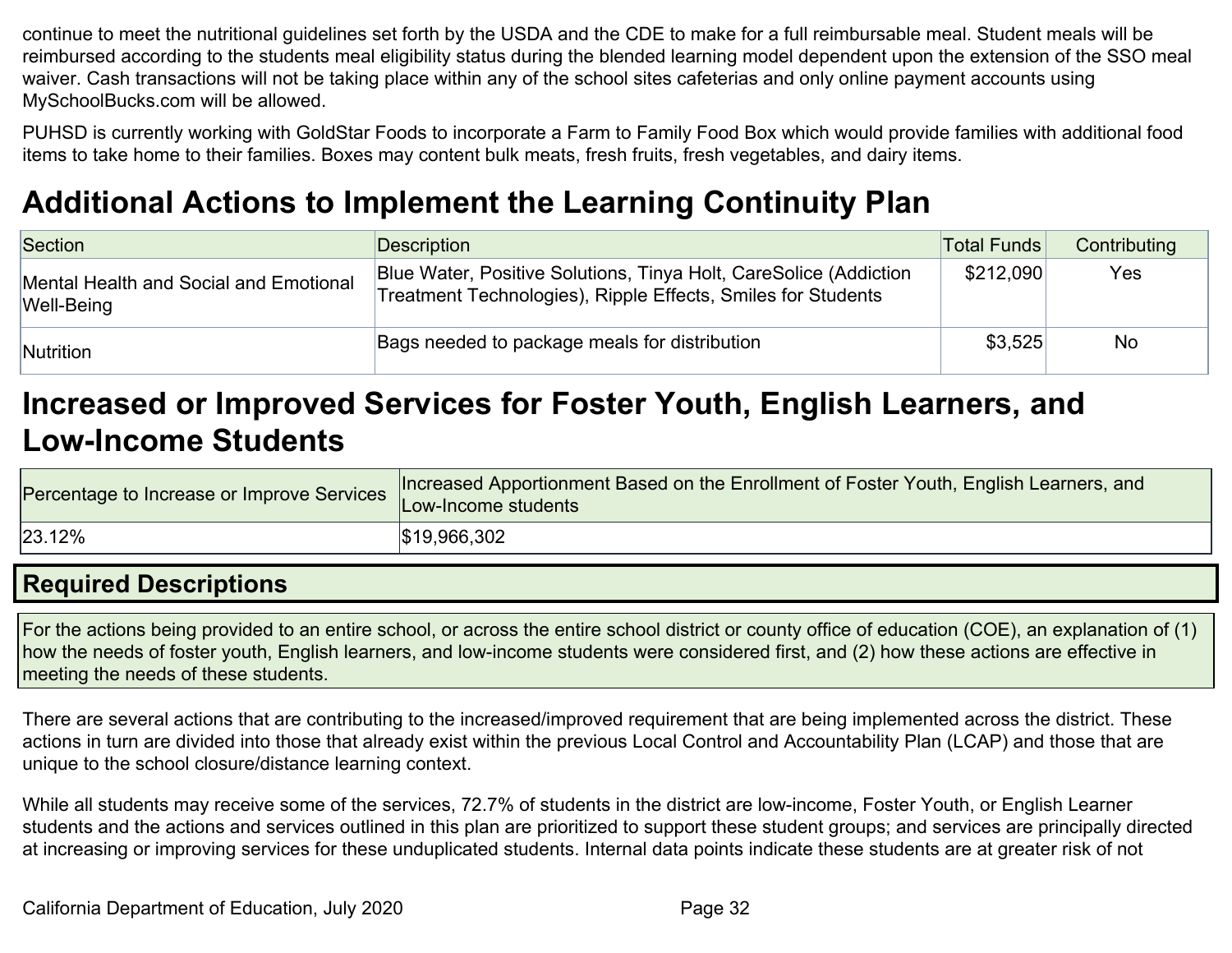meeting state standards, with increased chronic absenteeism and tardiness; higher levels of personal trauma; and limited access and connectivity to technology and devices. These data points are monitored and reported internally to ensure the focus and determination of effectiveness on outcomes for Foster Youth, English Learners, and low-income students. Since school closure in March 2020, efforts to limit or reduce student learning loss, specifically for these unduplicated students are represented in the actions and services listed below.

Actions/Services supporting **Distance Learning Program** are providing training and support for math and Literacy across the curriculum in all content areas. These actions are being provided on a district wide basis in an effort to improve the achievement of all students. However, the targeted services aim to provide more opportunities for teachers to continue to revise and implement the new ELA and math curriculums, and learn strategies to target the students with the highest need, our unduplicated student groups, in an effort to increase their success rates more significantly and expeditiously. Academic support for rigorous learning and professional development for teachers in English language development (ELD) are two of the main ways we are working to meet the needs of English learners.

- Provide access for all teaching staff to the Learning Management System: CANVAS and Google Classroom, G-Suite
- Provide devices and connectivity to all students including Chromebooks, Interactive Tablets, monitors, and WiFi Hotspots
- Increased hardware and software upgrades
- Professional Development: Distance Learning Playbook, RCOE Google Camp, Leading Edge Flex Online Certification (RCOE)
- Instructional materials and supplies to address virtual learning platforms: eBooks, online resources to support READ 180, EDGE, English 3D, System 44, MS Science, software licenses
- AVID tutors to provide students with academic support
- Class size reduction for English Learner
- Instructional support: Academic Coaches (6), Technology TOSAs (4), ELA/Math TOSAs (2)
- Technology support: Tech III (10), System Analyst (1)
- Counseling support: High School Counselors, College & Career Counselors

Actions/Services supporting **Pupil Learning Loss** are principally directed towards English Learners, Foster Youth, and low-income students. Students continue to receive additional opportunities via summer school, Saturday school, and credit recovery classes to make-up failed courses and recovery credits, to remediate any A-G required classes, and recover any lost credits towards graduation requirements. 24/7 Online tutoring services will be available in both English and Spanish allowing students the access and opportunity to live chat with a tutor trained in the socratic method anytime day or night. Reviews of student performance during distance learning in which the unduplicated student group who participated in these intervention programs indicates the need to maintain intervention and support to improve outcomes for these student groups.

- Increase access to IO assessment Management System that supports interim and benchmark assessments
- Consultant Contract: Paper.Co online tutoring services principally directed to English Learners, Students with Disabilities, and Foster Youth
- Intervention and student support services: summer school, credit recovery, Saturday school

Actions/Services supporting **Mental Health and Social and Emotional Well-Being** are jointly focused on providing both students and staff the training, skills, and tools they need to establish and maintain a positive school climate and culture. They are also intended to develop each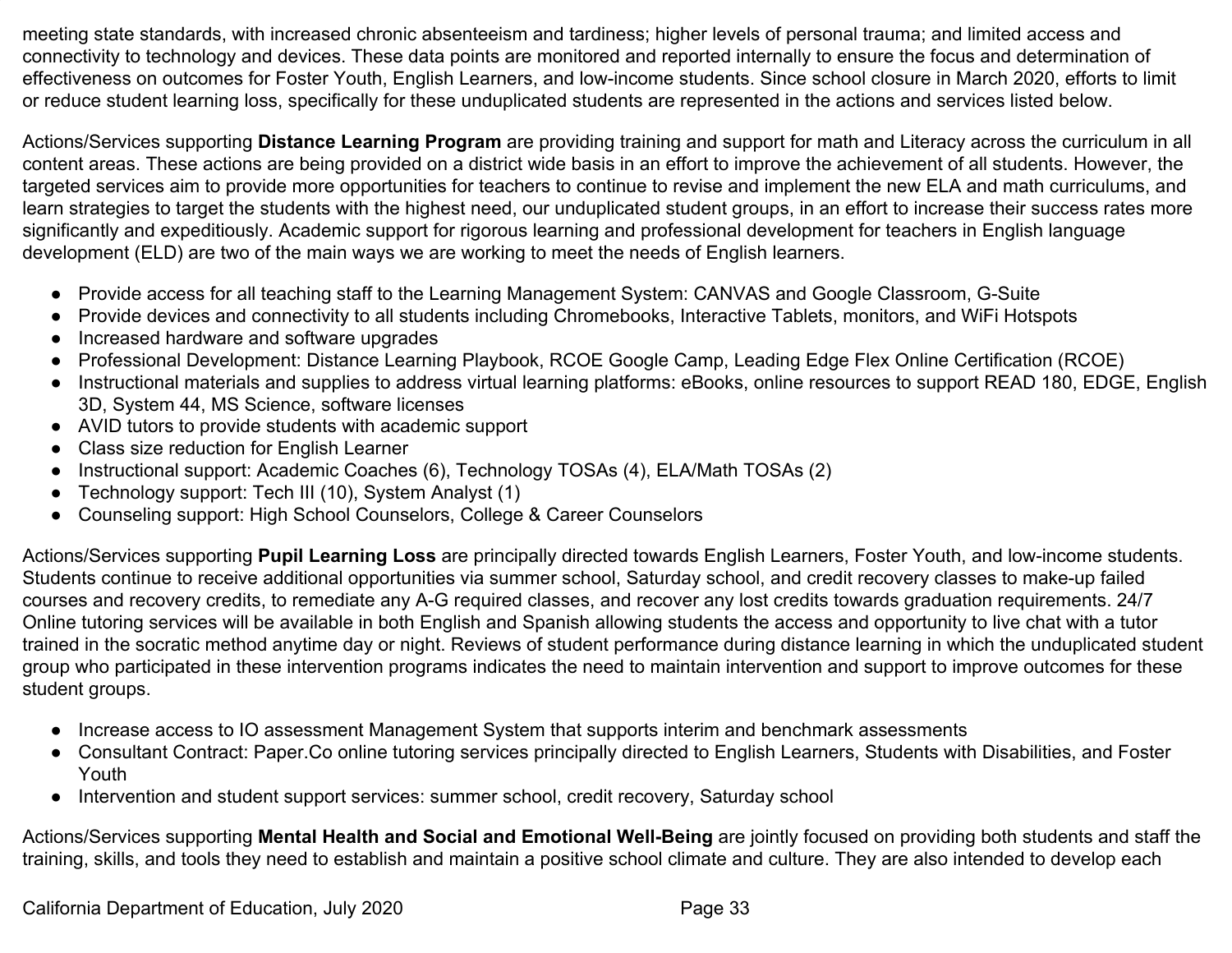individual's social and emotional capacity to be successful in college, career, and life. While a positive school culture and climate are important for all students, they are particularly important for unduplicated pupils and other groups who have historically and continue to experience disproportionate discipline and other unhealthy impacts of a negative school climate and culture. Foster Youth and Homeless youth in particular experience higher rates of discipline and lower attendance. English Learners and Low Income students are also more likely to be impacted by negative school culture and climate. These services, while continuing their previous work, will adapt their range of supports for staff and students during distance learning.

● Blue Water, Positive Solutions, Tinya Holt, CareSolice (Addiction Treatment Technologies), Ripple Effects, Smiles for Students

A description of how services for foster youth, English learners, and low-income students are being increased or improved by the percentage required.

PUHSD is committed to prioritizing the needs of English Learners, Foster Youth, and low-income students. The 23.12% to increase or improve services is reflected in the actions and services outlined in this plan.

Actions described in the plan represent an increase or improved service above and beyond the level that would be provided otherwise, with the increase intended to primarily benefit unduplicated students, a brief description of how these services are increased and/or improved include:

- 1. Providing access for all teaching staff to the Learning Management System: CANVAS and Google Classroom, G-Suite.
- 2. Providing devices and connectivity to students that are lacking access to devices and technology including Chromebooks, Interactive Tablets, Monitors,Laptops, power cords and adapters, and WiFi Hotspots.
- 3. Increased hardware and software upgrades for students to access learning management systems: CANVAS and Google Classroom.
- 4. Providing Professional Development opportunities to build teacher capacity to improve instructional practices supporting students most in need: Distance Learning Playbook, RCOE Google Camp, Leading Edge Flex Online Certification (RCOE).
- 5. Providing students access and opportunities to additional instructional materials and supplies to address virtual learning platforms: eBooks, online resources to support READ 180, EDGE, English 3D, System 44, MS Science, software licenses.
- 6. AVID tutors to provide academic support for students in AVID and Newcomers classes.
- 7. Class size reduction for English Learner allowing teachers to provide small group instruction and academic intervention/support services.
- 8. Increase in personnel to build teacher capacity in developing effective instructional strategies and support instruction: Academic Coaches (6), Technology TOSAs (4), ELA/Math TOSAs (2).
- 9. Provide staff and students with various technology support that includes hardware and software support: Tech III (10), System Analyst (1)
- 10.Students have access to specific counseling support services that includes not only their high school counselor, but a College and Career counselor at each high school.
- 11.Teachers have increased access to the IO Assessment Management System that supports interim and benchmark assessments to monitor student progress and address any trends or patterns that occur.
- 12.24/7 online tutoring services principally directed to English Learners, Homeless, and Foster Youth allowing them to seek academic support anytime of the day or night.